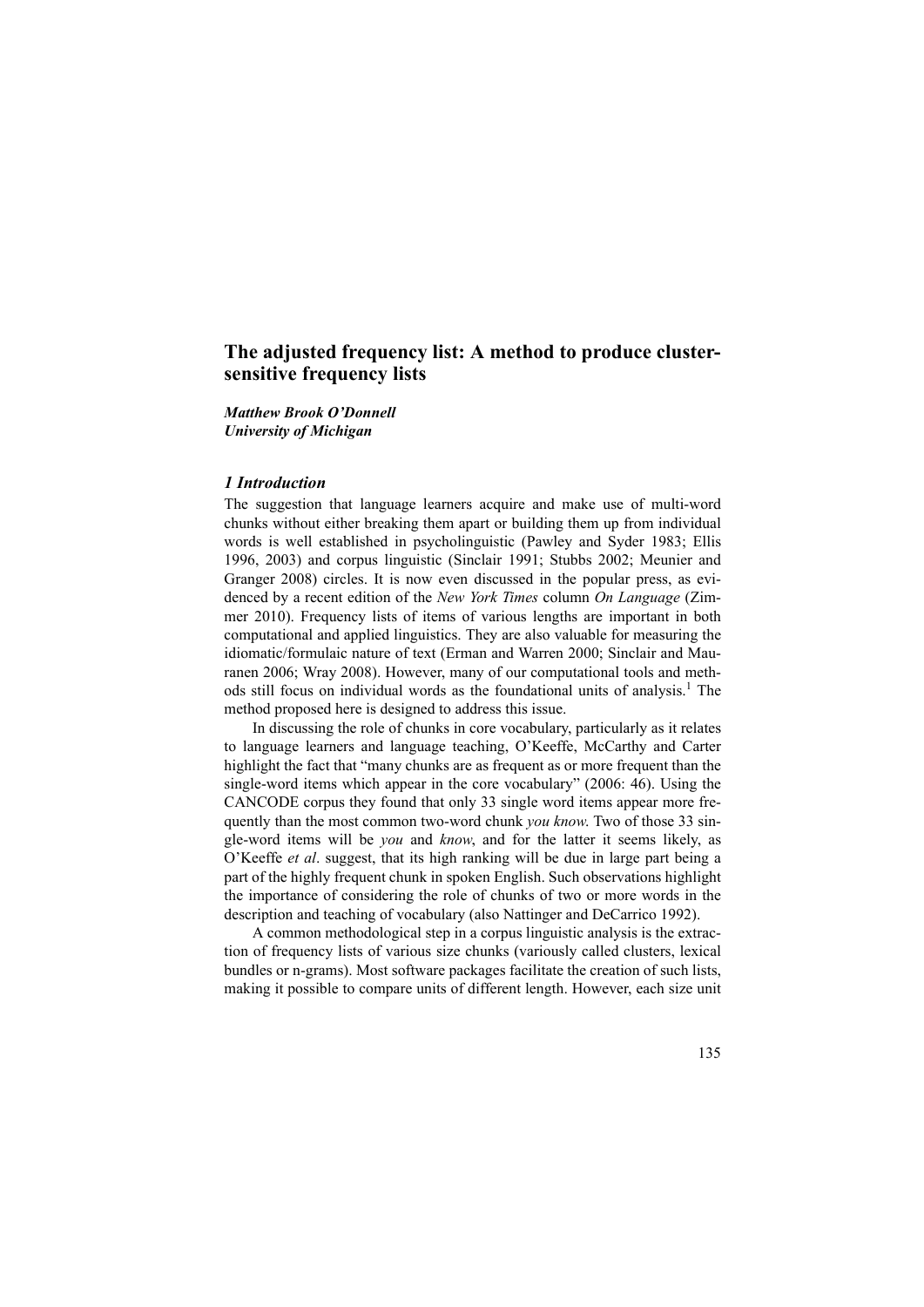is (necessarily) counted on its own terms without reference to larger units of which they may be a part. For example every instance of *know* is counted individually even if each one of them is preceded by *you*, thus *you know* and *know* have the same frequency. This issue has been discussed with reference to larger units where collecting 3-, 4- and 5-grams together will result in very similar and often identical counts for *at the end*, *the end of*, *at the end of*, *the end of the*, *at the end of the*, *the end of the day* and so on.

The concept of the adjusted frequency list proposed here adjusts the frequency of items of various lengths when they are part of a larger unit that occurs at or above a given frequency or statistical threshold. That is, if *you know* occurs 15 times in a corpus and *know* 20 times, then the frequency of *know* will be adjusted from 20 down to five. The method outlined is 'cluster sensitive' because it boosts the rank of larger word sequences and builds on the notion that if such chunks are single choice items for speakers they should be counted as single items and their internal constituents left uncounted.

Section 2 provides a motivating example for the new procedure of counting words and n-grams which is described in Section 3. The next section describes three potential algorithms to implement the adjusted frequency list procedure. The second (using an index) and third (a two pass process) options are the better approaches and these are used in the case studies reported in Section 6. Two components of the BNC Baby corpus are examined by producing lists of 1- to 5 grams before and after the application of the adjusted frequency list procedure.

### *2 First interlude: How does a corpus linguist tell a bedtime story?*

(1) Once upon a time, there was a little girl named Goldilocks. She went for a walk in the forest. Pretty soon, she came upon a house. She knocked and, when no one answered, she walked right in…

Most readers will be familiar with how this text continues and recognize it as the story of "Goldilocks and the Three Bears" (see Text 1 in the Appendix for full text). How might a typical corpus linguist begin to 'read' (analyze) this particular text? Most likely he or she would begin by generating a word frequency list such as the one in Table 1. As is typical of just about any sample of English, the most frequent types are function words: *the*, *she*, *in*, *and*. These are followed by content words that give some key to who and what the story is about: *chair*, *porridge*, *bear*, *Goldilocks*. From this, therefore, we might answer that a corpus linguist would read this text one word at a time!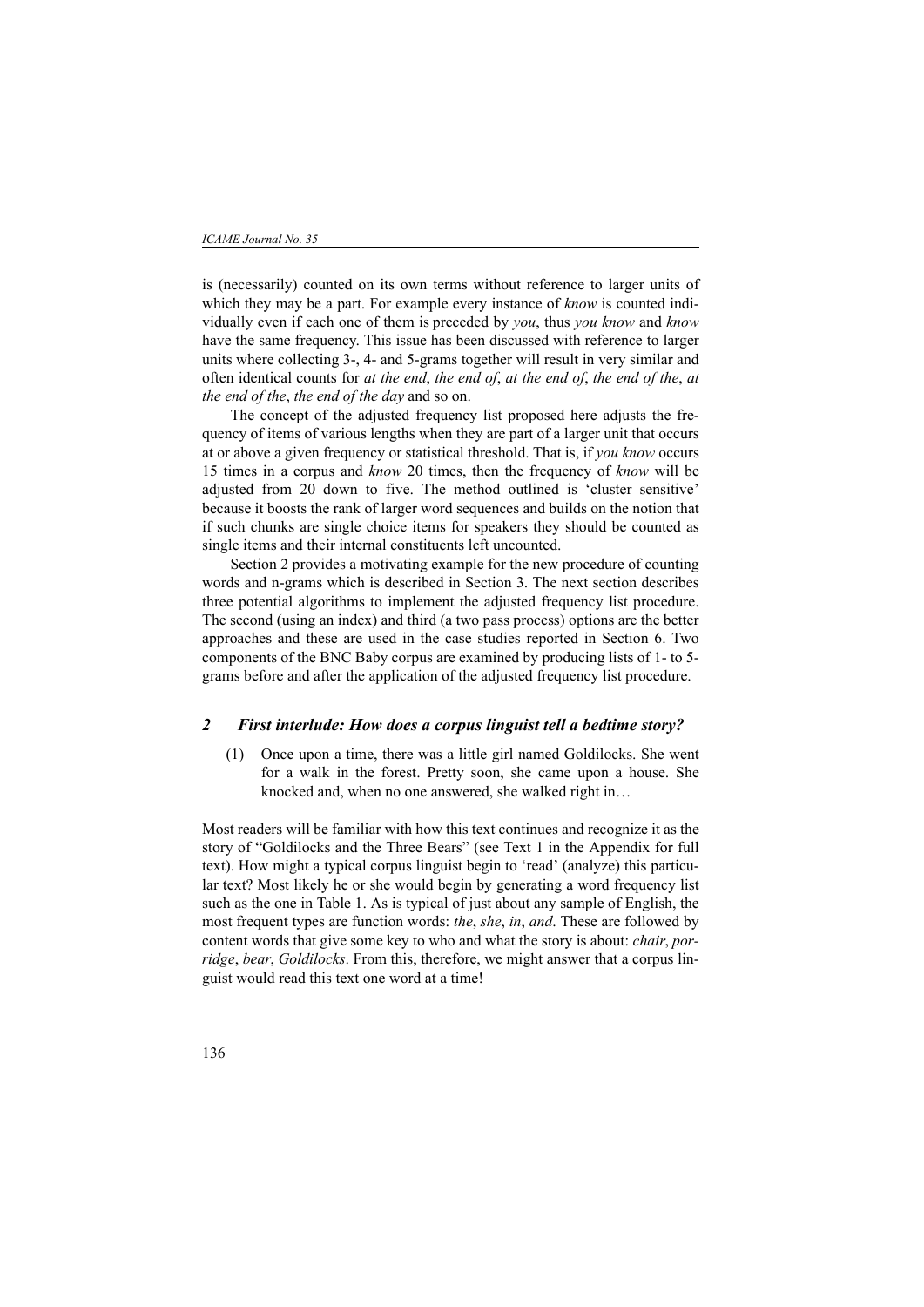| the              | 34             | $\boldsymbol{a}$ | 5              | papa    | $\mathfrak{Z}$ |
|------------------|----------------|------------------|----------------|---------|----------------|
| she              | 29             | just             | 5              | ran     | $\mathfrak{Z}$ |
| in               | 14             | said             | 5              | second  | $\mathfrak{Z}$ |
| and              | 13             | bears            | $\overline{4}$ | sitting | $\mathfrak{Z}$ |
| chair            | 10             | down             | $\overline{4}$ | tasted  | $\mathfrak{Z}$ |
| porridge         | 10             | into             | $\overline{4}$ | then    | $\mathfrak{Z}$ |
| bear             | 9              | $\mathfrak{g}$   | $\overline{4}$ | there   | $\mathfrak{Z}$ |
| been             | 9              | right            | $\overline{4}$ | they    | $\mathfrak{Z}$ |
| my               | 9              | sleeping         | $\overline{4}$ | ahhh    | $\overline{2}$ |
| someone's        | 9              | up               | $\overline{4}$ | as      | $\overline{2}$ |
| too              | 8              | all              | $\mathfrak{Z}$ | ate     | $\overline{c}$ |
| was              | 8              | baby             | 3              | bedroom | $\overline{2}$ |
| goldilocks       | $\overline{7}$ | bowl             | $\mathfrak{Z}$ | big     | $\overline{2}$ |
| $\it{it}$        | $\overline{7}$ | but              | $\mathfrak{Z}$ | came    | $\overline{c}$ |
| this             | $\overline{7}$ | eating           | $\mathfrak{Z}$ | cried   | $\overline{2}$ |
| to               | $\overline{7}$ | exclaimed        | $\mathfrak{Z}$ | decided | $\overline{2}$ |
| bed              | 6              | first            | $\mathfrak{Z}$ | forest  | $\overline{c}$ |
| $\dot{\imath} s$ | 6              | growled          | $\mathfrak{Z}$ | from    | $\overline{2}$ |
| SO               | 6              | lay              | $\mathfrak{Z}$ | $home$  | $\overline{c}$ |
| three            | 6              | mama             | 3              | last    | $\overline{2}$ |

*Table 1*: Frequency list for Top 60 words from Text 1

However, a frequency list of single word items only tells part of the story. Like many stories written for and told to children, "Goldilocks and the Three Bears" contains a certain degree of repetition of phrases, for example, *the three bears*, *someone's been eating my porridge*, *someone's been sleeping in my bed*, *someone's been sitting in my chair*, *growled the papa bear*, *said the mama bear*, *cried the baby bear*. The way to capture these kinds of chunks is to generate a frequency list of n-grams or clusters. While this is often done producing different lists for different values of *n*, it can be valuable to produce a single list covering a range of *n* values. This allows for the kind of comparison between single words and larger chunks alluded to in the quote above from O'Keeffe *et al*. (2006). Table 2 shows such a combined list of 1-, 2- and 3-grams for our bedtime story.<sup>2</sup> The top ten items in the list are still single words but 22 (37%) of the top 60 types are now clusters of two or three words. This suggests the impor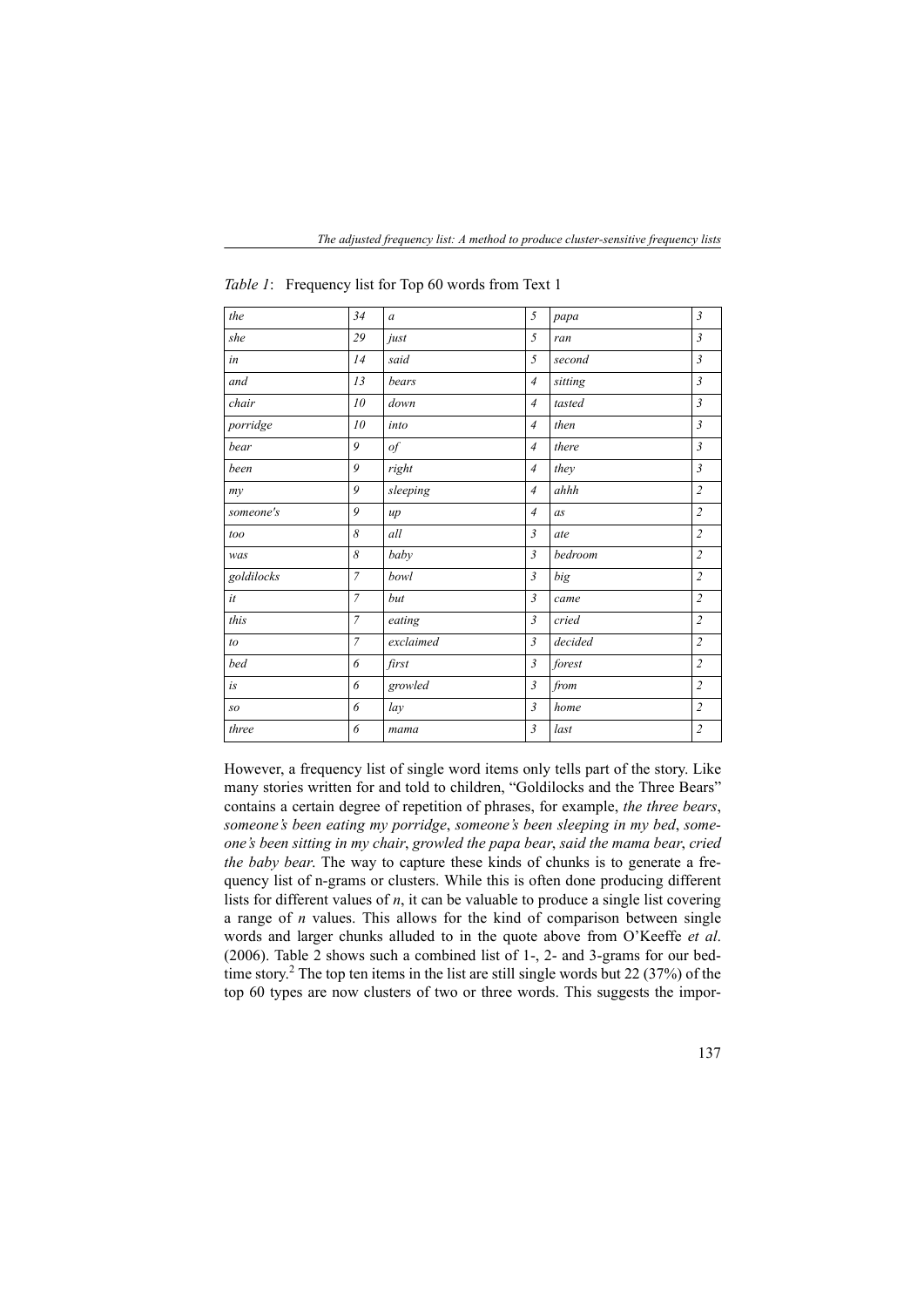tance of clusters in this text. Now we might want to answer that a corpus linguist would read the text in words AND chunks at the same time.

| the            | 34             | is              | 6              | baby               | 3 |
|----------------|----------------|-----------------|----------------|--------------------|---|
| she            | 29             | SO              | 6              | baby bear          | 3 |
| in             | 14             | so she          | 6              | been eating        | 3 |
| and            | 13             | three           | 6              | been eating my     | 3 |
| chair          | 10             | $\alpha$        | 5              | been sitting       | 3 |
| porridge       | 10             | just            | 5              | been sitting in    | 3 |
| bear           | 9              | said            | 5              | been sleeping      | 3 |
| been           | 9              | bears           | $\overline{4}$ | been sleeping in   | 3 |
| $m$ y          | 9              | down            | $\overline{4}$ | bowl               | 3 |
| someone's      | 9              | into            | $\overline{4}$ | but                | 3 |
| someone's been | 9              | is too          | $\overline{4}$ | chair is           | 3 |
| too            | 8              | $\circ f$       | $\overline{4}$ | eating             | 3 |
| was            | 8              | right           | $\overline{4}$ | eating my          | 3 |
| goldilocks     | $\overline{7}$ | sleeping        | $\overline{4}$ | eating my porridge | 3 |
| in the         | $\overline{7}$ | the three       | $\overline{4}$ | exclaimed          | 3 |
| it             | $\overline{7}$ | the three bears | $\overline{4}$ | first              | 3 |
| this           | $\overline{7}$ | three bears     | $\overline{4}$ | growled            | 3 |
| to             | 7              | $\mu$           | $\overline{4}$ | in my bed          | 3 |
| bed            | 6              | all             | 3              | in my chair        | 3 |
| in my          | 6              | and she         | 3              | into the           | 3 |

*Table 2*: Frequency list of Top 60 1-, 2- and 3-grams from Text 1

But again this answer is not without some limitations. Notice how the words *been* and *someone's* have the same frequency (9 occurrences) individually as the bigram *someone's been*. Similarly *eating*, *eating my* and *eating my porridge* all have a frequency of three and likewise *bears*, *the three*, *three bears* and *the three bears*. There are six occurrences of both *so* and *so she* and three of both *baby* and *baby bear*. In each of these cases the largest n-gram accounts for all the occurrences of the smaller n-grams and single words. This raises the question of whether the smaller units should really be included in the frequency list or not. In other instances most but not all of the occurrences of a word can be accounted for by a larger cluster. For example, *into* occurs four times in Table 2 and *into*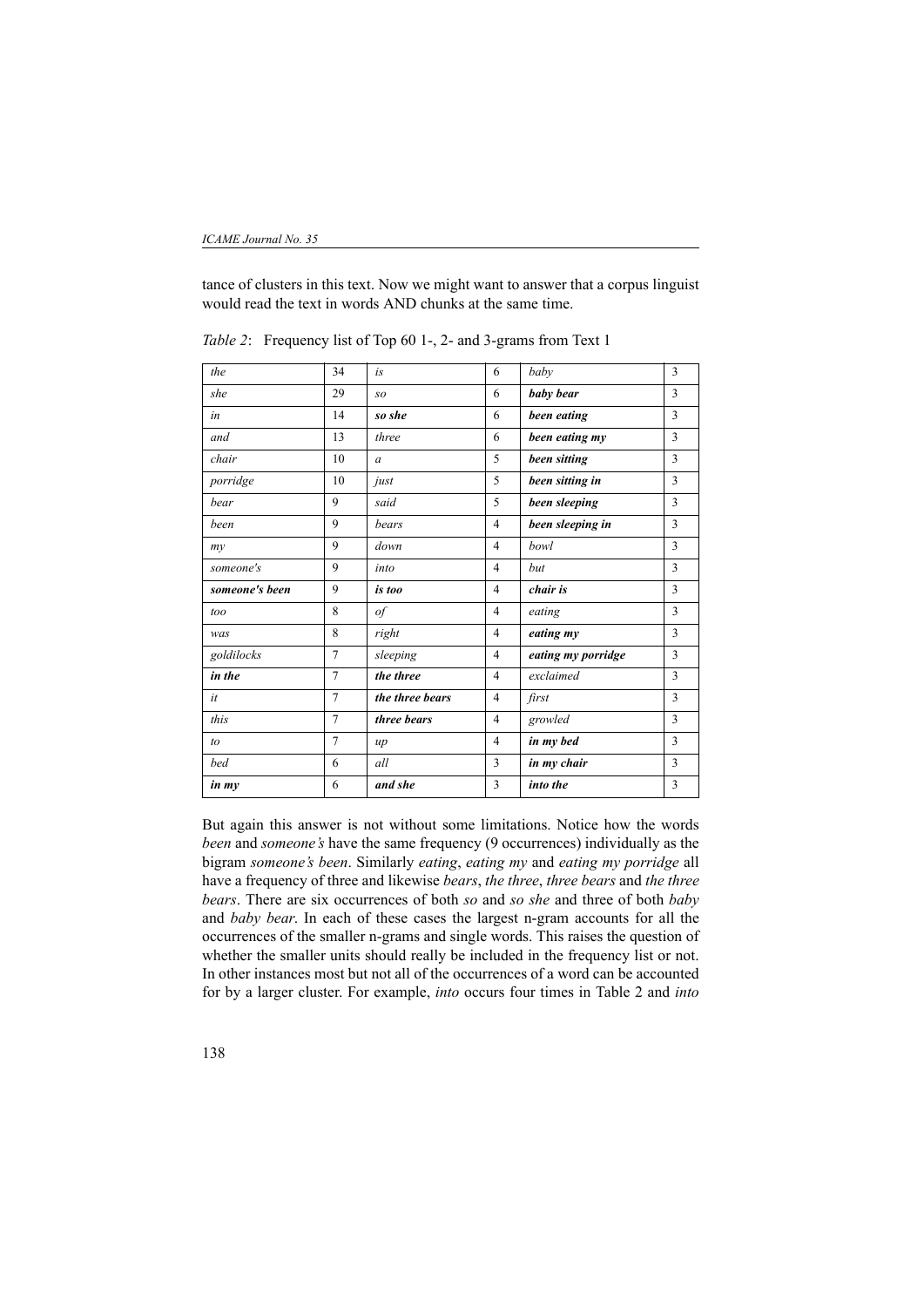*the* three times, leaving just one instance of *into* not accounted for by the bigram. The same goes for *been sleeping in* (3 occurrences) and *sleeping* (4 occurrences). In these instances the individual words should certainly remain in the frequency list but their rank appears to be inflated because of the larger cluster.

So is our intrepid corpus linguist perhaps over reading (analyzing) the individual words in the story? How might this issue be addressed?

### *3 A new concept for frequency counts: The adjusted frequency list*

On the wall of my office I have a Dr Seuss ABC poster similar to those often found in a child's nursery or toddler's bedroom. It reads: *A is for Alligator*, *B is for Ball*, *C is for Cat*, and so on. Consider the following 'text' (Text 2), which is 14 tokens long constructed using the first five types:

### (2) *Alligator Ball Cat Alligator Ball Cat Alligator Ball Duck Alligator Elephant Alligator Ball Cat*

Table 3 contains the frequency lists for all the 1-, 2- and 3- grams in this text. The lists are ordered by frequency and then alphabetically.

| Words (1-grams)              |                | 2-grams               |                |
|------------------------------|----------------|-----------------------|----------------|
| Alligator                    | 5              | <b>Alligator Ball</b> | 4              |
| Ball                         | $\overline{4}$ | <b>Ball Cat</b>       | 3              |
| Cat                          | 3              | Cat Alligator         | $\overline{2}$ |
| Duck                         | 1              | Alligator Elephant    |                |
| Elephant                     | 1              | <b>Ball Duck</b>      |                |
|                              |                | Duck Alligator        |                |
|                              |                | Elephant Alligator    |                |
| 3-grams                      |                |                       |                |
| Alligator Ball Cat           |                |                       | 3              |
| <b>Ball Cat Alligator</b>    |                |                       | $\overline{2}$ |
| Cat Alligator Ball           |                |                       | $\overline{2}$ |
| <b>Alligator Ball Duck</b>   |                |                       |                |
| Alligator Elephant Alligator |                |                       |                |
| <b>Ball Duck Alligator</b>   |                |                       |                |
| Duck Alligator Elephant      |                |                       |                |
| Elephant Alligator Ball      |                |                       |                |

*Table 3*: Frequency lists of all 1-, 2- and 3-grams from Text 2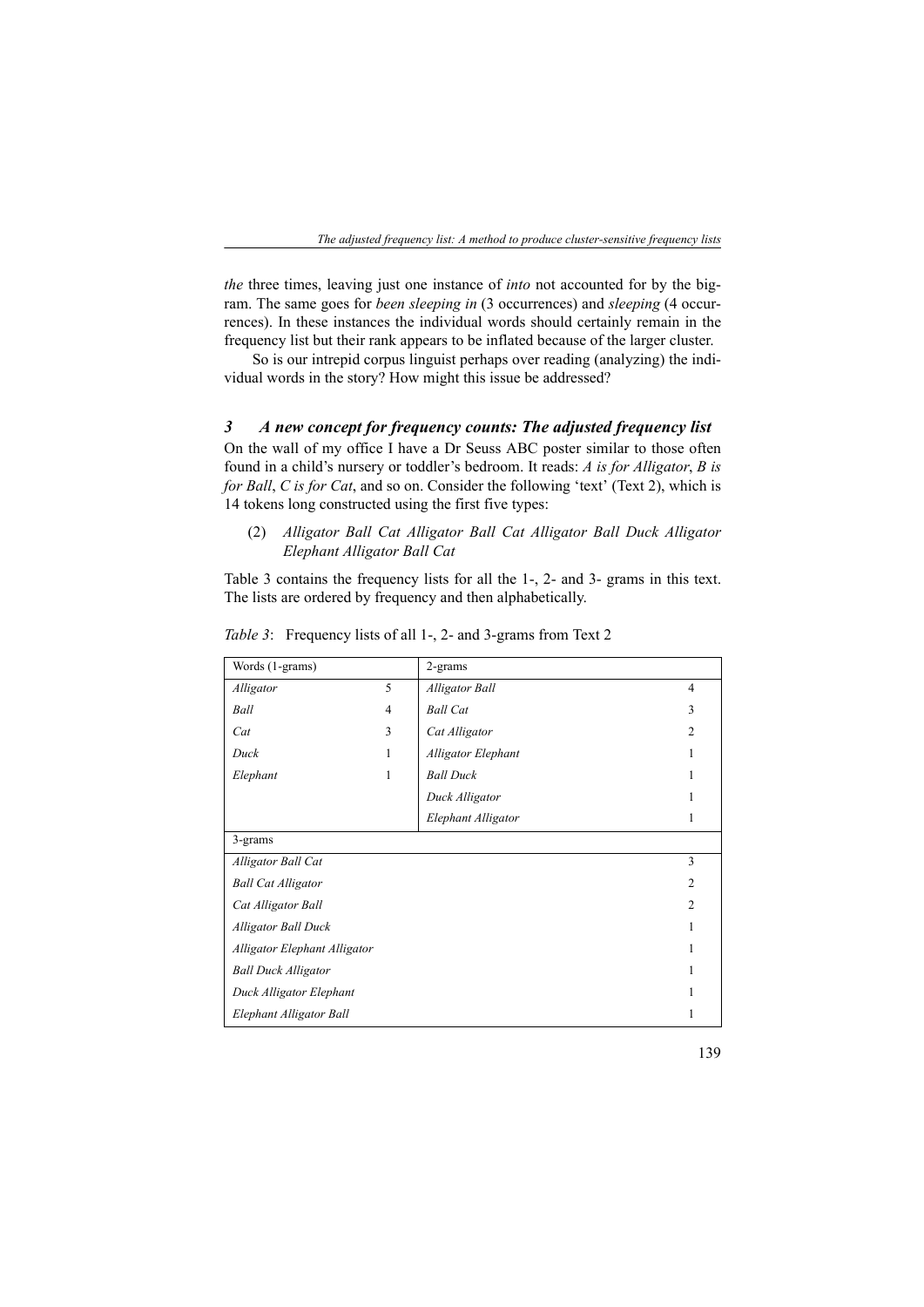If these three lists are merged (again on the basis of frequency and then alphabetically) the list in Table 4 results. For this text the most frequent bigram (*Alligator Ball*) shares the same rank as the second most frequent single item (*Ball*). Similarly, *Alligator Ball Cat*, the most frequent trigram has the same frequency as the second most frequent bigram (*Ball Cat*) and third most frequent single item (*Cat*). From a vocabulary analysis perspective this reinforces the point made by O'Keeffe *et al*. (2006) regarding the value of including clusters in banded frequency lists. N-gram lists are built using a moving window of one word at a time through the text and counting units of length *n*, e.g. *Alligator Ball*, *Ball Cat*, *Cat Alligator* (with *n*=2). This means that aside from the first and last word of a text when collecting units of length *n*, each word is counted *n* times.

| Alligator                    | 5              |
|------------------------------|----------------|
| <b>Alligator Ball</b>        | $\overline{4}$ |
| Ball                         | $\overline{4}$ |
| Alligator Ball Cat           | 3              |
| <b>Ball Cat</b>              | 3              |
| Cat                          | 3              |
| <b>Ball Cat Alligator</b>    | $\overline{2}$ |
| Cat Alligator                | $\overline{c}$ |
| Cat Alligator Ball           | $\overline{c}$ |
| Alligator Ball Duck          | 1              |
| Alligator Elephant           | 1              |
| Alligator Elephant Alligator | 1              |
| <b>Ball Duck</b>             | 1              |
| <b>Ball Duck Alligator</b>   | 1              |
| Duck                         | 1              |
| Duck Alligator               | 1              |
| Duck Alligator Elephant      | 1              |
| Elephant                     | 1              |
| Elephant Alligator           | 1              |
| Elephant Alligator Ball      | 1              |

*Table 4*: Combined Frequency list of all 1-, 2- and 3-grams from Text 2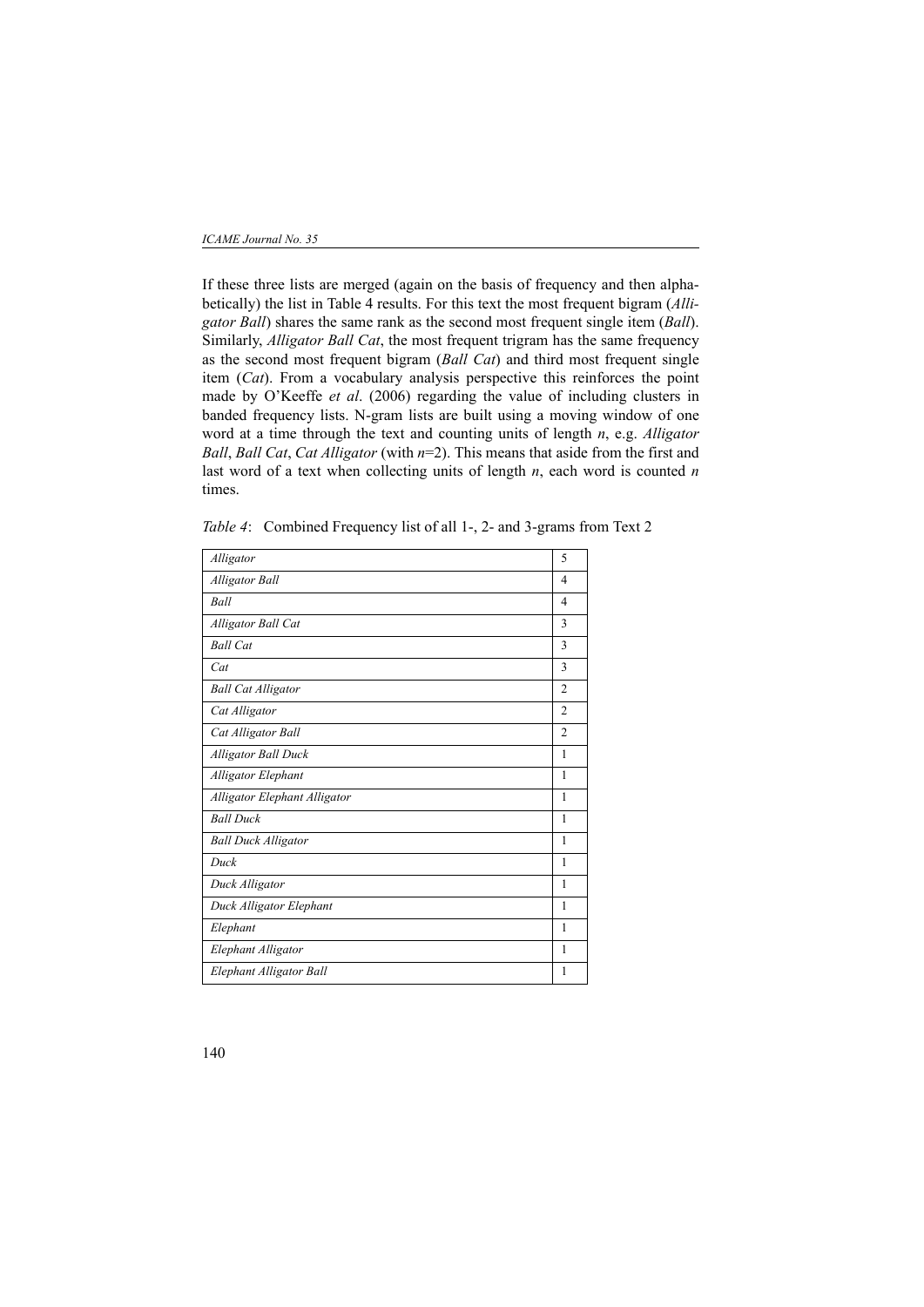One of the uses of an n-gram list is to discover recurring units that might be formulaic or idiomatic and function as a single choice for the language user (cf. the 'idiom choice principle', Sinclair 1991; Erman and Warren 2000). Setting a threshold for recurrence balances the over counting of the moving window procedure and also serves as a crude measure of formulaicity.

In order to simplify things, consider for a moment a frequency list of Text 2 with all the single words and just the bigrams occurring at least three times (see Table 5).

*Table 5*: Combined Frequency list of all words and the 2-grams with frequency>2 in Text 2

| Alligator             |   |
|-----------------------|---|
| <b>Alligator Ball</b> |   |
| Ball                  |   |
| <b>Ball Cat</b>       | 3 |
| Cat                   | 3 |
| Duck                  |   |
| Elephant              |   |

What this list suggests is that the bigrams *Alligator Ball* and *Ball Cat* are actually single choice units. Ignoring the fact that there is overlap between the units (*Alligator Ball* always overlaps with *Ball Cat*) the text becomes:

(2b) *Alligator Ball Cat Alligator Ball Cat Alligator Ball* Duck Alligator Elephant Alligator Ball Cat

(where *Alligator Ball* and Ball Cat indicate single units). With the text viewed in this manner the resulting frequency list, shown in Table 6, contains five types and ten tokens:

*Table 6:* Adjusted Frequency list of all words and the 2-grams with frequency>2 in Text 2b

| Alligator Ball  |  |
|-----------------|--|
| <b>Ball Cat</b> |  |
| Alligator       |  |
| Duck            |  |
| Elephant        |  |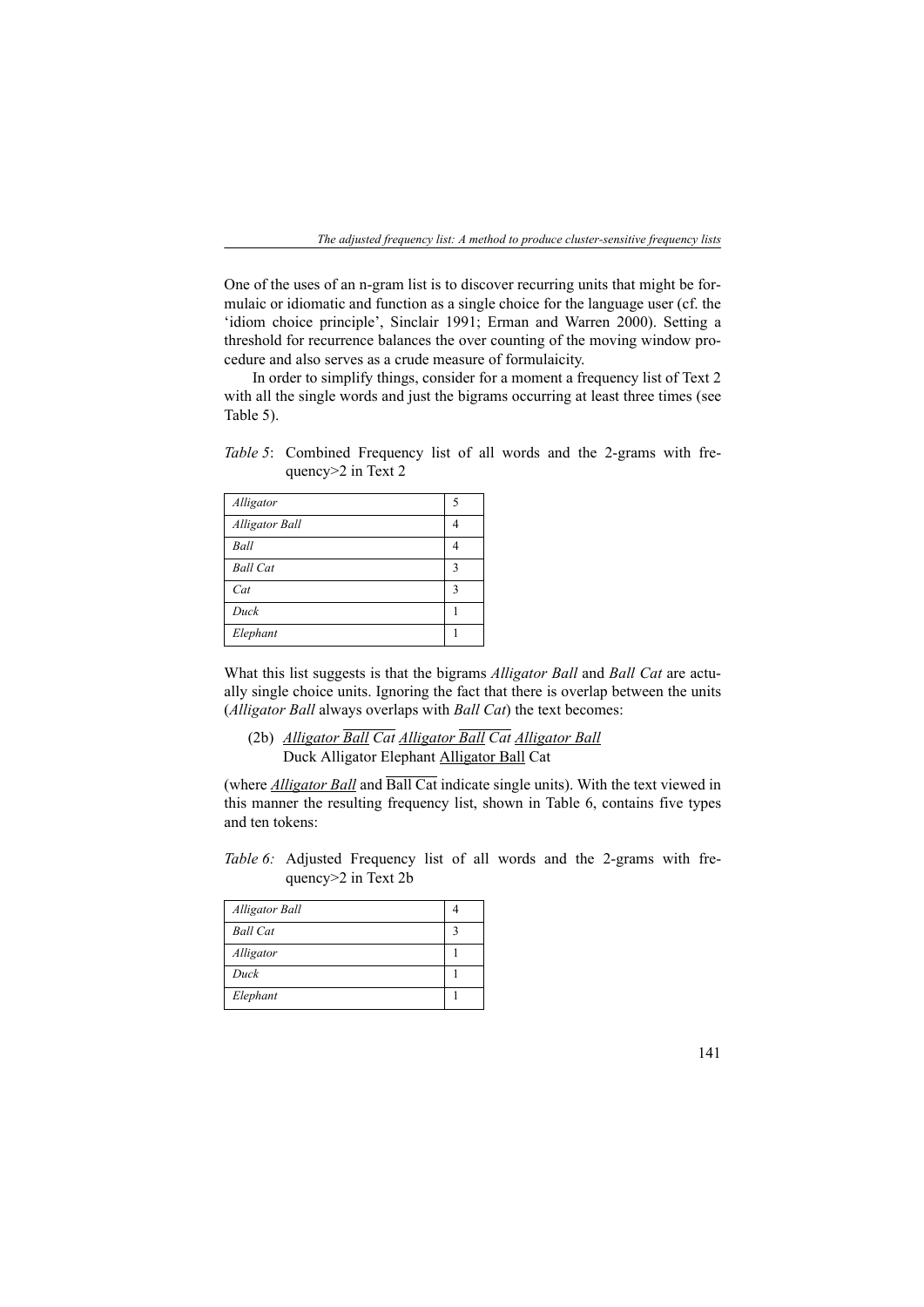Notice that single items *Ball* and *Cat* have disappeared from the list because they do not appear independently of the clusters *Alligator Ball* and *Ball Cat*. The count for *Alligator* is reduced from five to just a single occurrence because of the four instances of *Alligator Ball*. I propose the term 'adjusted frequency list' for a frequency list that has undergone this kind of adjustment.

Now what happens if we include trigrams into consideration while keeping the same threshold of three or more occurrences for n-grams. This adds only one item, *Alligator Ball Cat*, to the unadjusted frequency list (see Table 7):

*Table 7*: Combined Frequency list of all words and the 2- and 3-grams with frequency>2 in Text 2

| Alligator<br>5<br><b>Alligator Ball</b><br>4<br>Ball<br>4<br>Alligator Ball Cat<br>3<br><b>Ball Cat</b><br>3<br>Cat<br>3<br>Duck |          |  |
|----------------------------------------------------------------------------------------------------------------------------------|----------|--|
|                                                                                                                                  |          |  |
|                                                                                                                                  |          |  |
|                                                                                                                                  |          |  |
|                                                                                                                                  |          |  |
|                                                                                                                                  |          |  |
|                                                                                                                                  |          |  |
|                                                                                                                                  |          |  |
|                                                                                                                                  | Elephant |  |

Now applying the same adjustment procedure in which longer units (*Alligator Ball Cat*) should take precedence over their component parts (*Alligator Ball*, *Ball Cat*, *Alligator*, *Ball* and *Cat*), the text now consists of five types and seven tokens.

(2c) *Alligator Ball Cat Alligator Ball Cat Alligator Ball* Duck Alligator Elephant Alligator Ball Cat

Table 8 contains the adjusted frequency list for Text 2 using a frequency threshold of 3 occurrences for n-grams (with *n*>1). As before single items *Ball* and *Cat* have disappeared and *Alligator* is reduced to a single occurrence. The bigram *Ball Cat* has been removed because it does not occur independently of the trigram *Alligator Ball Cat*, and the four occurrences of *Alligator Ball* have been reduced to the single instance where the bigram is not followed by *Cat*.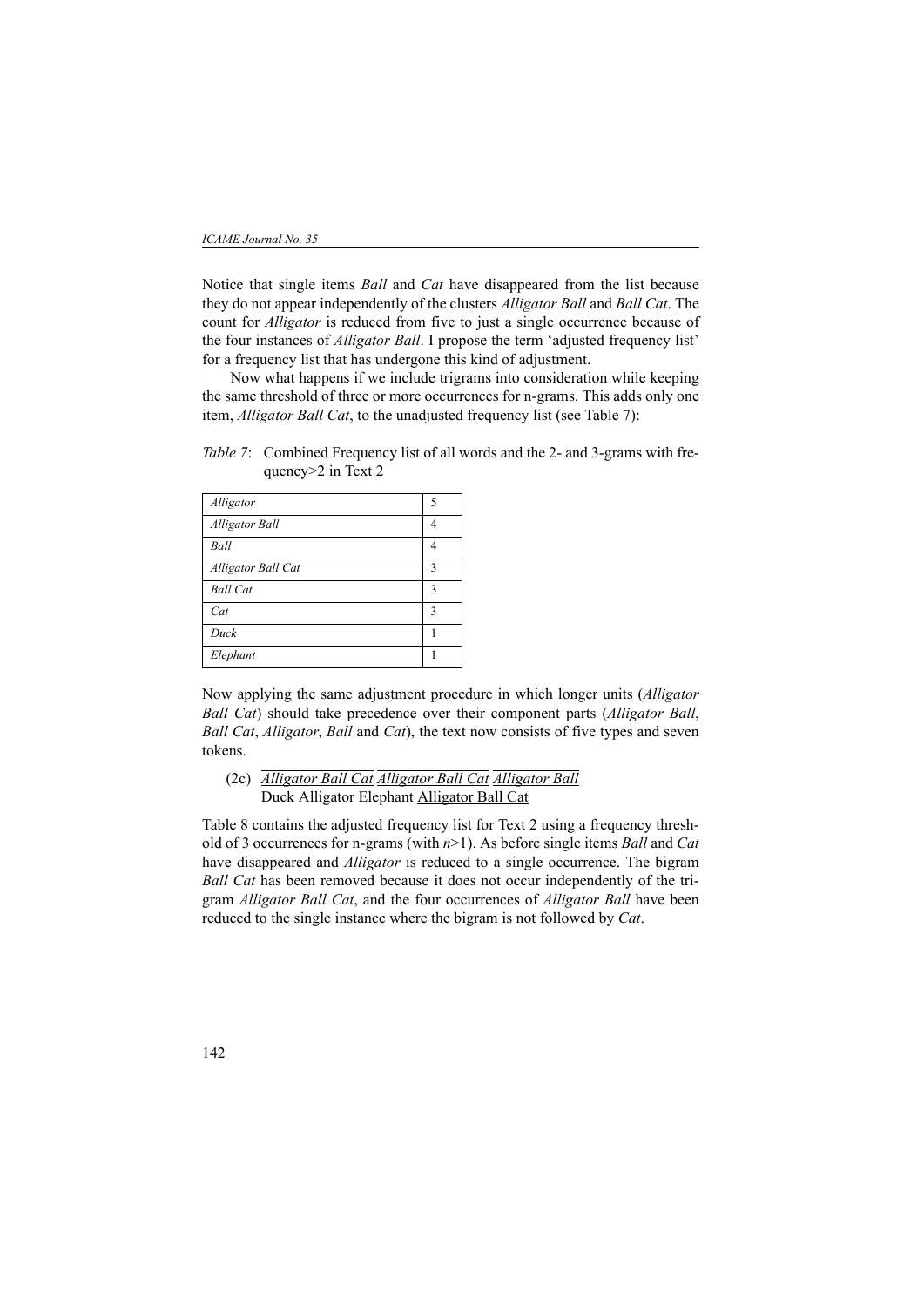*Table 8*: Adjusted Frequency list of all words and the 2- and 3-grams with frequency>2 in Text 2c

| Alligator Ball Cat    |  |
|-----------------------|--|
| Alligator             |  |
| <b>Alligator Ball</b> |  |
| Duck                  |  |
| Elephant              |  |

Although only a toy example, it should be sufficient to illustrate the notion of the adjusted frequency list. There are a number of parameters, particularly the thresholds to use at various values of *n* and the maximum value of *n*, that can be tuned and will result in different outputs. But the key characteristic of the procedure is that it is sensitive to the use of clusters as (potentially) single lexical choices.

### *4 Algorithms for the adjusted frequency list procedure*

The previous section provided an overview of the adjusted frequency list procedure without any suggestion of how it might be implemented. This section presents three possible algorithms in some detail. It is not necessary to follow through the details of each algorithm and this whole section can be skimmed over without losing the overall concept of the adjusted frequency list.

### *4.1 Simple non-indexed algorithm*

The first and simplest approach is applied just to the frequency list of 1-, 2-, …  $N<sub>max</sub>$ -grams. Given a text or set of texts an adjusted frequency list is constructed in the following manner.

- 1. Construct frequency lists (or a single combined list) for all items length 1 to  $N_{\text{max}}$  using the standard moving word window method and no frequency threshold (i.e. all items down to single occurrence).
- 2. Remove all items of length 2 to  $N_{\text{max}}$  that occur with frequency less than desired threshold adopted for formula/unit status.
- 3. For each remaining n-gram with frequency  $f$  (in descending order by length, i.e.  $N_{\text{max}}$  to 2) derive each of its component sub-items. So for the trigram *Alligator Ball Cat* there are bigrams *Alligator Ball* and *Ball Cat* and three single items *Alligator*, *Ball* and *Cat*.
- 4. Reduce the frequency of each of these sub-items by *f* (unless frequency=0).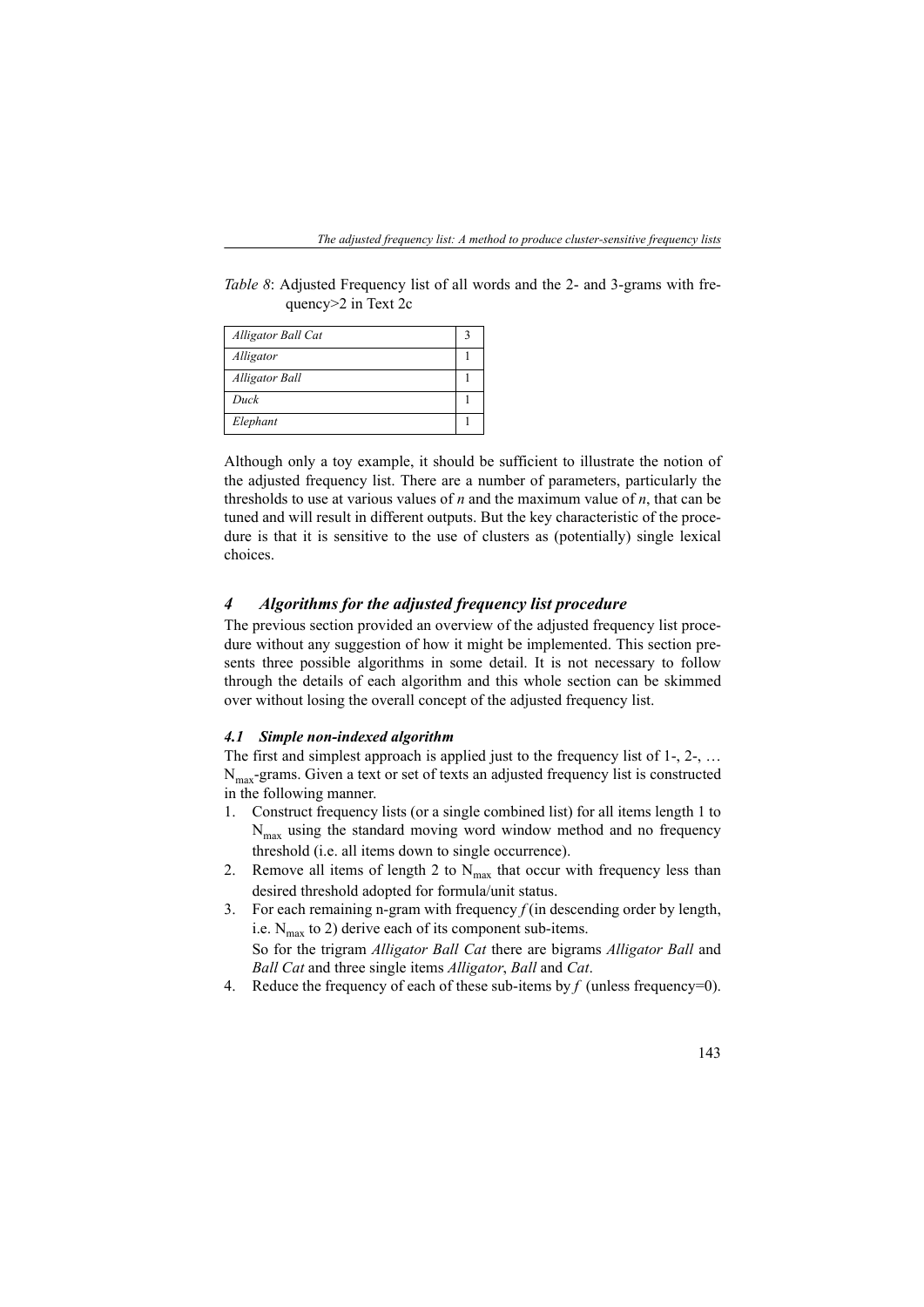In essence this algorithm groups all items in a combined frequency list into a tree (or directed graph) with larger n-grams higher up the tree linked to smaller n-grams that are component parts of the larger n-gram. But the trigram *Alligator Ball Cat* will link not only to bigrams *Alligator Ball* and *Ball Cat* but also to each of individual words *Alligator*, *Ball* and *Cat*.



*Figure 1: Links between n-grams in simple non-indexed algorithm*

Figure 1 illustrates these connections for the 2- and 3-grams in Text 2 with a frequency of 2 or more extracted from Table 4. Figure 2 shows the first two iterations of the algorithm at Step 3 for the n-grams *Alligator Ball Cat* and *Ball Cat Alligator*.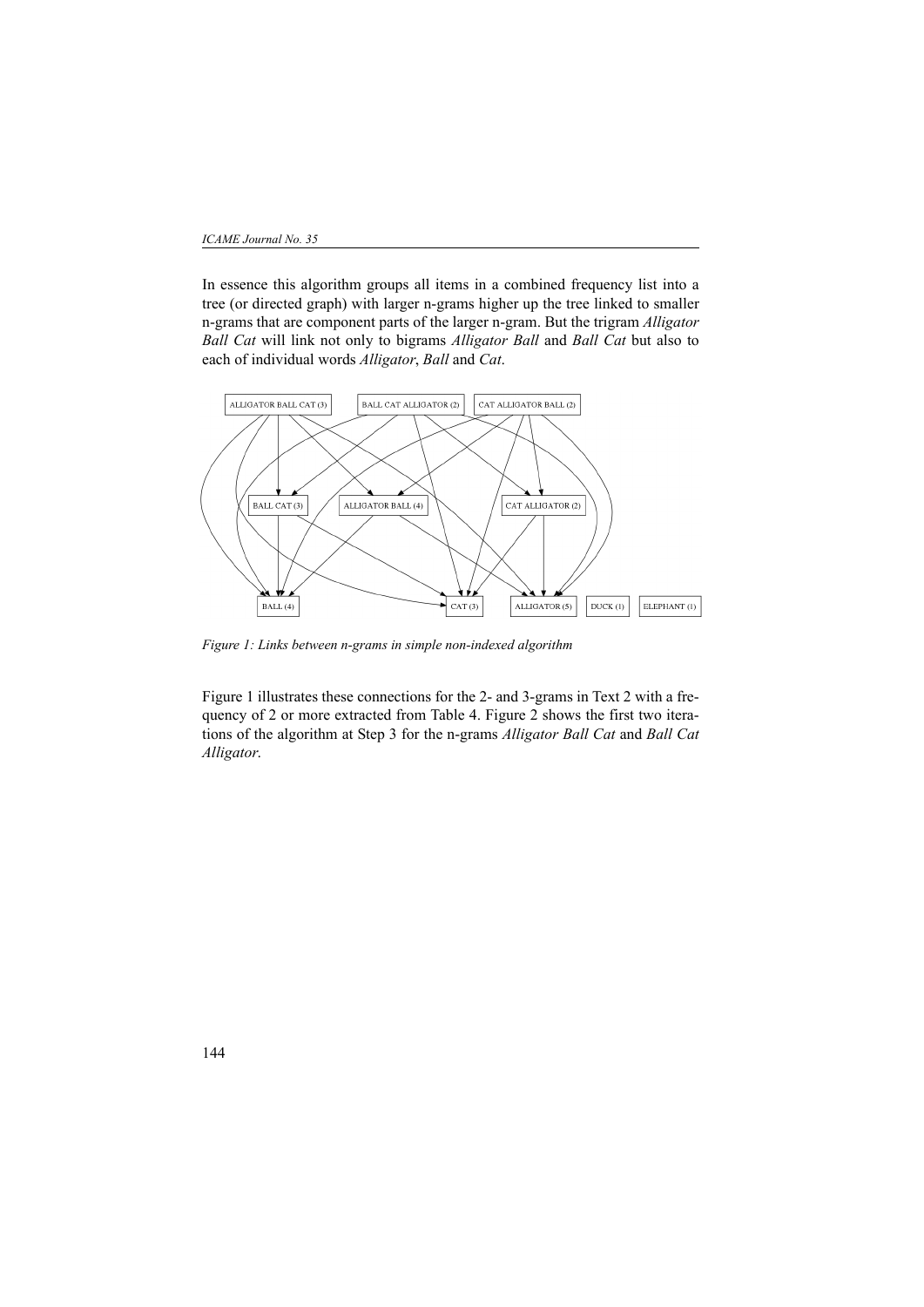## Reduction process (Step 3)



*Figure 2a: Applying the simple non-indexed algorithm to n-grams in Text 2.*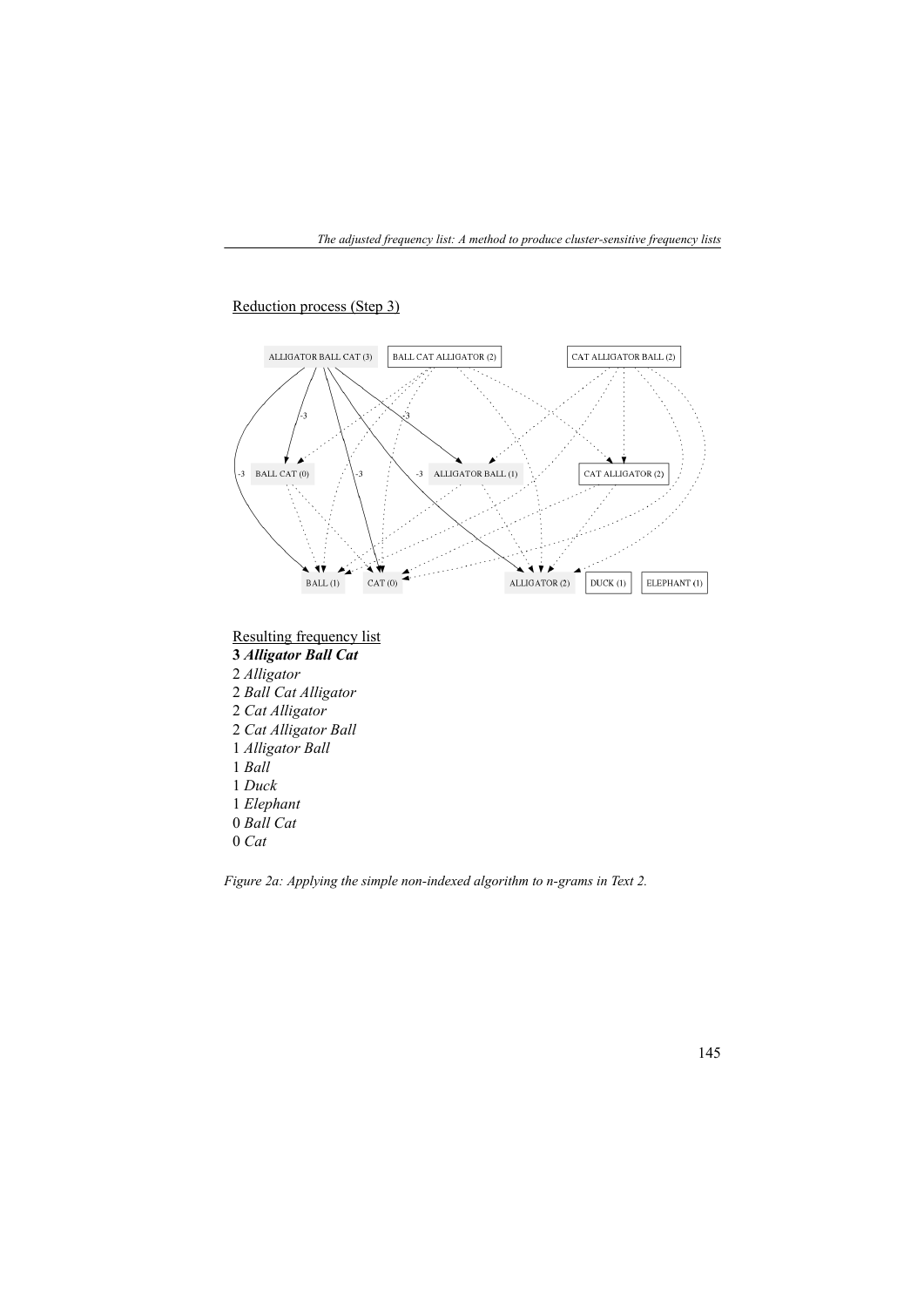### Reduction process (Step 3)



*Figure 2b: Applying the simple non-indexed algorithm to n-grams in Text 2*

The problem with this simple method is that it is likely to be too productive in the final step. That is, given trigrams [*Alligator Ball*<sup>i</sup> *Cat*], [*Ball*<sup>i</sup> *Cat Duck*], [*Alligator Ball*<sup>j</sup> *Cat*] and [*Ball*<sup>j</sup> *Cat Duck*], generated from the string *Alligator*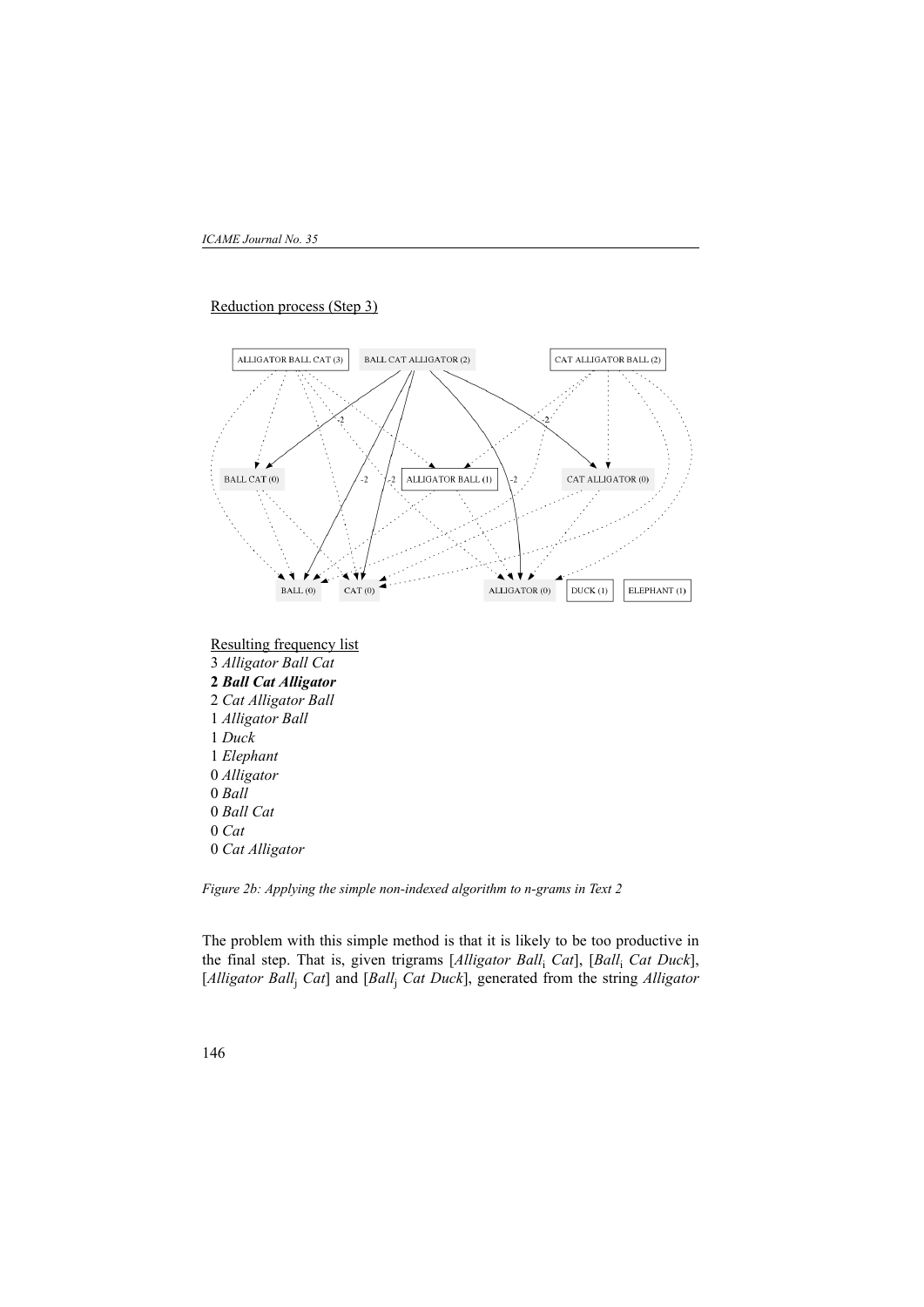*Ball*<sub>i</sub> Cat Duck Alligator Ball<sub>j</sub> Cat Duck, the counts for both *Ball*<sub>i</sub> and *Ball*<sub>j</sub> will be reduced twice. This is because the procedure has no knowledge of which particular *Ball* is being referenced. This is further illustrated in Figure 2, where after applying reductions to just two trigrams (*Alligator Ball Cat* and *Ball Cat Alligator*) the count for the single item *Alligator* has been reduced to zero. We know from Table 8 that the final count for *Alligator* should actually be one after applying the full procedure.

#### *4.2 Indexed algorithm*

To address the limitation of the simplest possible algorithm two further algorithms are presented. The first builds an index from the corpus and then can selectively reduce counts for smaller values of *n* as it reduces a specific n-gram. Given a text or set of texts an adjusted frequency list is constructed in the following manner:

- 1. Construct indexed frequency lists for all items length 1 to  $N_{\text{max}}$ , so that each instance of an item is recorded with reference to its source file and position within that file (either just start or both start and end offsets).
- 2. Remove all items of length 2 to  $N_{\text{max}}$  that occur less than desired threshold used for formula/unit status.
- 3. For each remaining n-gram with frequency  $f$  (in descending order by length, i.e.  $N_{\text{max}}$  to 2) derive each of its component sub-items, recording the start and end positions for each occurrence of the n-gram.
- 4. For each of the sub-items identified in Step 3, scan their index records for an occurrence that falls within the position range of the larger n-gram and remove record.

So given Text 3:

(3)  $Alligator_1 Ball_2 Cat_3 Alligator_4 Ball_5 Cat_6 Alligator_7 Ball_8 Cat_9$ 

where the subscripts indicate word (or position) offset, the following index entries would result from Step 1. (Each instance of an item is recorded with the form startOffset:endOffset).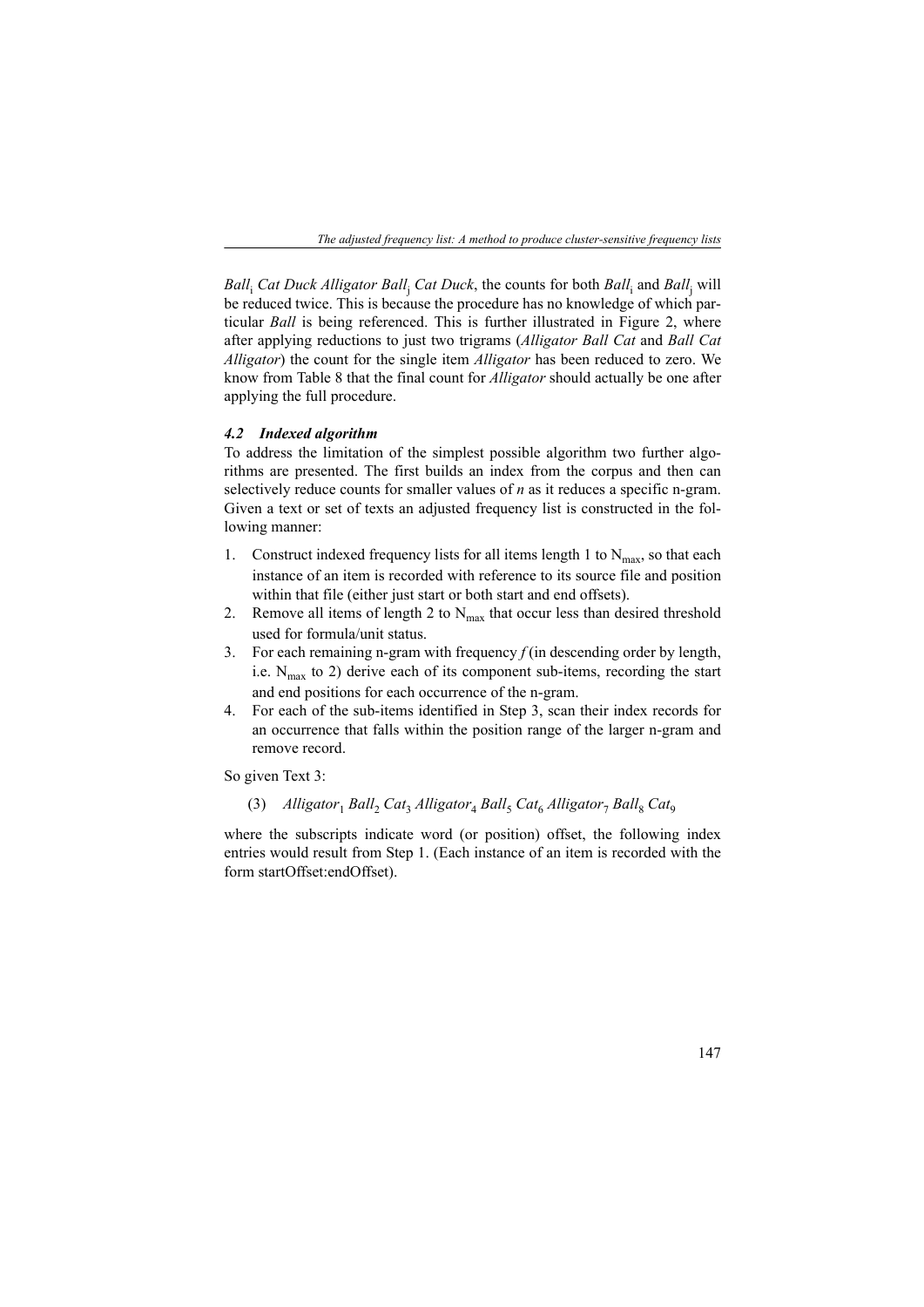#### *ICAME Journal No. 35*

| Alligator Ball Cat        | [1:3, 4:6, 7:9] | 3              |
|---------------------------|-----------------|----------------|
| <b>Ball Cat Alligator</b> | [2:4, 5:7]      | 2              |
| Cat Alligator Ball        | [3:5, 6:8]      | $\overline{c}$ |
| <b>Alligator Ball</b>     | [1:2, 4:5, 7:8] | 3              |
| <b>Ball Cat</b>           | [3:4, 5:6, 8:9] | 3              |
| Cat Alligator             | [3:4, 6:7]      | 2              |
| Alligator                 | [1:1, 4:4, 7:7] | 3              |
| Ball                      | [2:2, 5:5, 8:8] | 3              |
| Cat                       | [3:3, 6:6, 9:9] | 3              |

After the application of Step 2 with a threshold of 3, the index would be:

| Alligator Ball Cat | [1:3, 4:6, 7:9] |  |
|--------------------|-----------------|--|
| Alligator Ball     | [1:2, 4:5, 7:8] |  |
| <b>Ball Cat</b>    | [3:4, 5:6, 8:9] |  |
| Alligator          | [1:1, 4:4, 7:7] |  |
| Ball               | [2:2, 5:5, 8:8] |  |
| Cat                | [3:3, 6:6, 9:9] |  |

Step 3 would begin with the trigram *Alligator Ball Cat* and derive the sub-items *Alligator Ball*, *Ball Cat*, *Alligator*, *Ball* and *Cat*. For each entry in the index for *Alligator Ball Cat* the entries for these sub-items is scanned for entries that fall within the start and end offsets. Matching entries are deleted, as follows:

| Alligator Ball Cat | [1:3, 4:6, 7:9]  |   |
|--------------------|------------------|---|
| Alligator Ball     | $[+2, 4:5, 7:8]$ | າ |
| <b>Ball Cat</b>    | [2:3, 5:6, 8:9]  | ∍ |
| Alligator          | $[+4, 4:4, 7:7]$ |   |
| Ball               | [2:2, 5:5, 8:8]  |   |
| Cat                | [3:3, 6:6, 9:9]  | າ |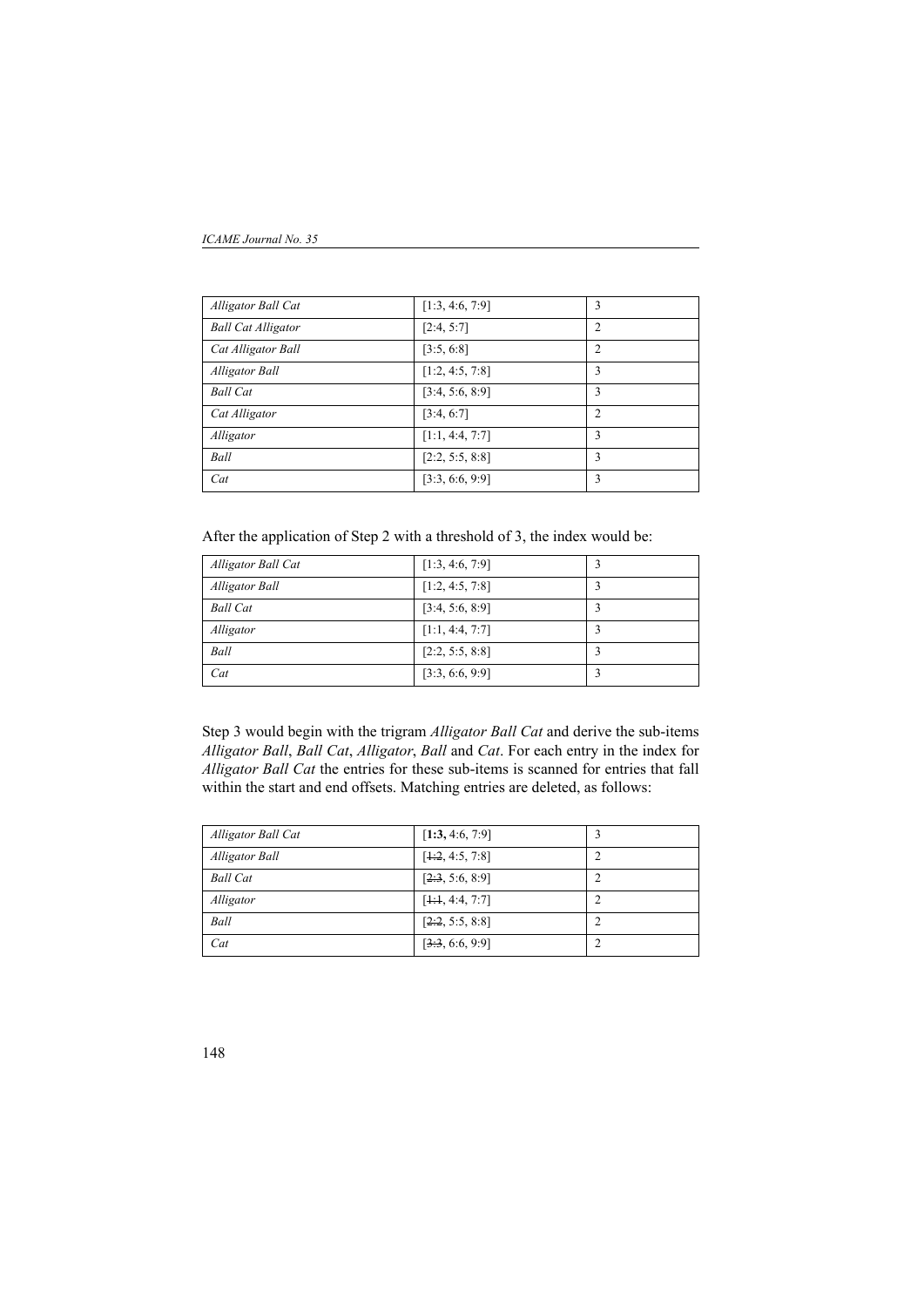*The adjusted frequency list: A method to produce cluster-sensitive frequency lists*

| Alligator Ball Cat    | [1:3, 4:6, 7:9] |  |
|-----------------------|-----------------|--|
| <b>Alligator Ball</b> | [4:5, 7:8]      |  |
| <b>Ball Cat</b>       | [5:6, 8:9]      |  |
| Alligator             | [4:4, 7:7]      |  |
| Ball                  | [5:5, 8:8]      |  |
| Cat                   | [6:6, 9:9]      |  |

| Alligator Ball Cat | [1:3, 4:6, 7:9] |          |
|--------------------|-----------------|----------|
| Alligator Ball     | [7:8]           | U        |
| <b>Ball Cat</b>    | [8.9]           | U        |
| Alligator          | [7:7]           | $\theta$ |
| Ball               | [8:8]           | $\theta$ |
| Cat                | [9:9]           | 0        |

In this extreme case the adjusted frequency list contains a single trigram *Alligator Ball Cat* with a frequency of 3. All instances of the 5 sub-items, *Alligator Ball*, *Ball Cat*, *Alligator*, *Ball* and *Cat* occur within these the three instances of the trigram.

## *4.3 The Serial Cascading Algorithm*

An alternative approach that does not need an index but avoids the problems of the non-indexed approach discussed in Section 4.1 has been suggested by Catherine Smith (p.c.). It takes two passes over the texts in a corpus. The first pass constructs the relevant n-gram lists and the second pass counts n-grams according to a largest *n* first cascade:

Pass #1

- 1. Construct frequency lists (or a single combined list) for all items length 2 to  $N_{\text{max}}$  using the standard moving word window method and no frequency threshold (i.e. all items down to single occurrence).
- 2. Remove all items of length 2 to  $N_{\text{max}}$  that occur less than desired threshold used for formula/unit status.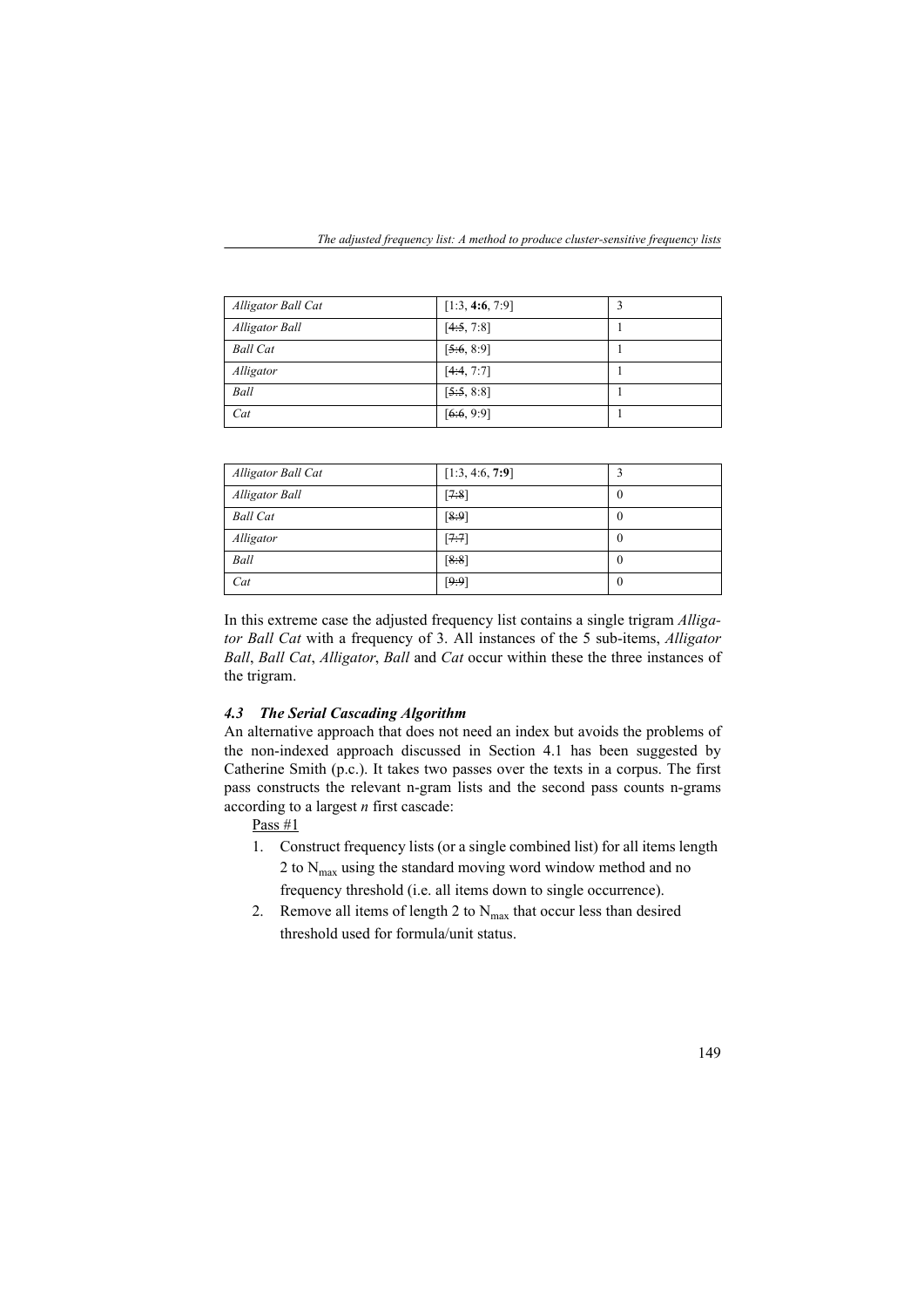### Pass #2

- 3. Initialize:
	- a. adjusted\_list =  $\{\}$
	- b.  $p = 1$
	- c. last<sub>i</sub> =  $\varnothing$
- 4. Step through using a moving window of one token steps using position counter p.
- 5. Select n-gram<sub>candidate</sub> an n-gram of  $N_{\text{max}}$
- 6. Check whether n-gram<sub>candidate</sub> is found in lists constructed in PASS #1
	- a. If yes and  $p + N_{max} -1 >$  last<sub>i</sub> add one to the count for ngram<sub>candidate</sub> in the adjusted list, set last<sub>i</sub> to  $p + N_{max}$  and return to Step 4
	- b. else reduce  $N_{\text{max}}$  by 1
		- i. If  $N_{max} > 1$ 
			- 1. If  $p + N_{max} 1 >$  last<sub>i</sub> return to Step 5
			- 2. else reset  $N_{\text{max}}$  and return to Step 4
		- ii. else if  $p >$  last<sub>i</sub> add one to single word count in the adjusted list and return to Step 4

If this algorithm is applied to Text 2 (used in Section 3) using a frequency threshold of three or greater for 2- and 3-grams the algorithm proceeds as follows:

Pass #1 Collect all 2- and 3-grams occurring three or more times in text.

| <b>Alligator Ball</b> |  |
|-----------------------|--|
| Alligator Ball Cat    |  |
| <b>Ball Cat</b>       |  |

Pass #2

The second part of the algorithm is somewhat complex. Below three snapshots of the process as applied to Text 2 are illustrated with the value of variables at each step shown: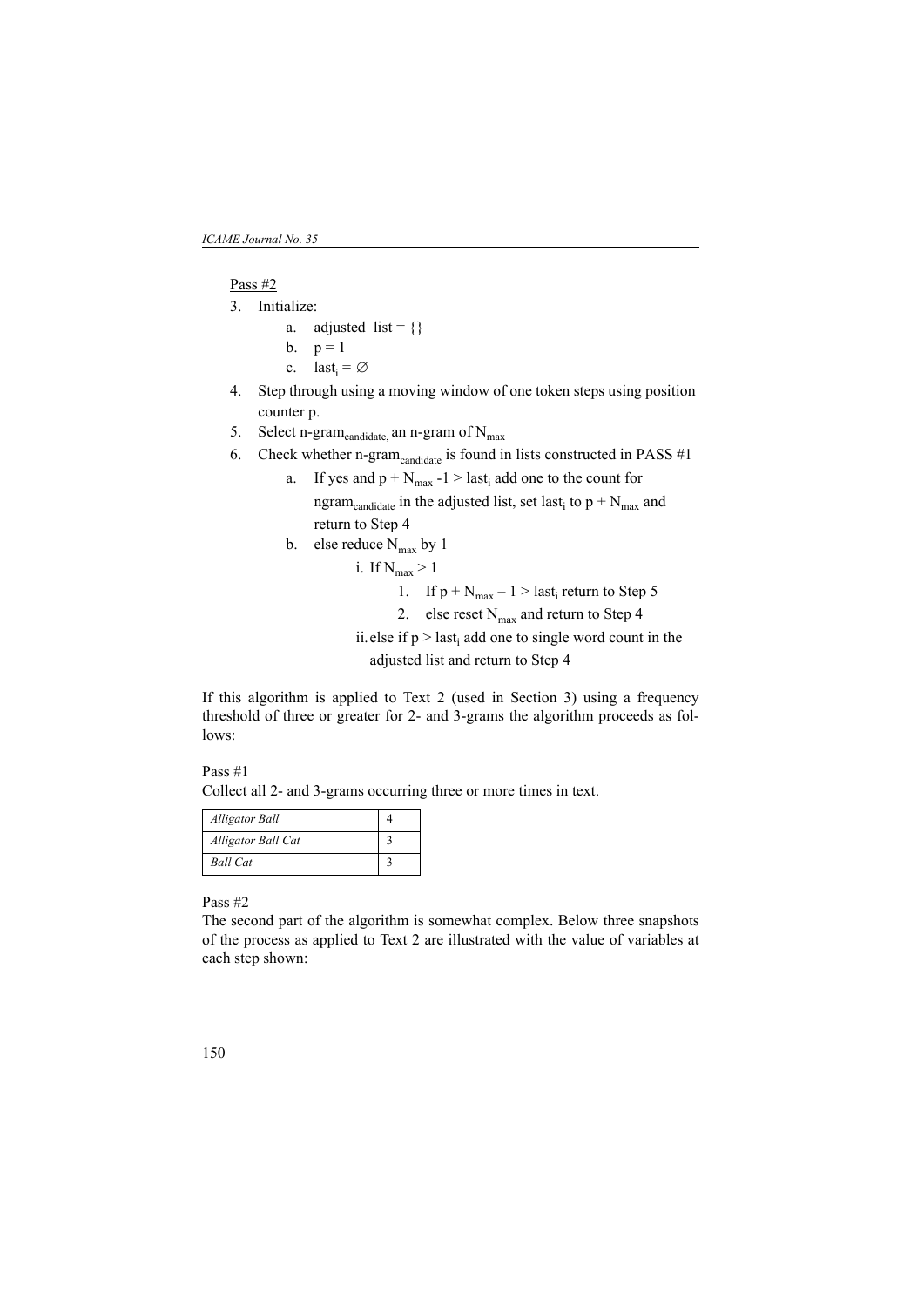| The adjusted frequency list: A method to produce cluster-sensitive frequency lists |  |  |  |  |
|------------------------------------------------------------------------------------|--|--|--|--|

| <b>Step</b>                        | <b>Location</b> in text<br>(n-gram <sub>candidate</sub> in bold)                                                                 | <b>Variables</b>                                                                                                                                  | <b>Adjusted list</b>              |
|------------------------------------|----------------------------------------------------------------------------------------------------------------------------------|---------------------------------------------------------------------------------------------------------------------------------------------------|-----------------------------------|
| $\overline{3}$                     | Alligator Ball Cat<br>Alligator Ball Cat<br><b>Alligator Ball Duck</b><br>Alligator Elephant<br>Alligator Ball Cat               | $p=1$<br>$last_i = \emptyset$                                                                                                                     | 8                                 |
| 4<br>5<br>6<br>6a                  | <b>Alligator Ball Cat</b><br>Alligator Ball Cat<br>Alligator Ball Duck<br>Alligator Elephant<br>Alligator Ball Cat               | $p=1$<br>$last_i = \emptyset$<br>$N_{\text{max}}=3$<br><i><b>Alligator Ball Cat on list</b></i><br>$last_i=3$                                     | ₹<br>'Alligator Ball Cat': 1<br>∤ |
| 4<br>5<br>6<br>6b<br>6b.i.<br>2    | <b>Alligator Ball Cat</b><br><b>Alligator Ball Cat</b><br><b>Alligator Ball Duck</b><br>Alligator Elephant<br>Alligator Ball Cat | $p=2$<br>$last_i = 3$<br>$N_{max} = 3$<br><b>Ball Cat Alligator</b> not on list<br>$N_{max} = 2$<br>$p + N_{max} - 1 = last$                      | 'Alligator Ball Cat': 1<br>∤      |
| 4<br>5<br>6<br>6b<br>6b.i.<br>1    | Alligator Ball Cat<br><b>Alligator Ball Cat</b><br>Alligator Ball Duck<br>Alligator Elephant<br>Alligator Ball Cat               | $p=3$<br>$last_i=3$<br>$N_{\text{max}}=3$<br>Cat Alligator Ball not on list<br>$N_{max} = 2$<br>$p + N_{max} -1 > last_i$                         | ſ<br>'Alligator Ball Cat': 1<br>∤ |
| 5<br>6<br>6b<br>6b.i<br>6b.i.<br>2 | Alligator Ball Cat<br><b>Alligator Ball Cat</b><br><b>Alligator Ball Duck</b><br>Alligator Elephant<br>Alligator Ball Cat        | $p=3$<br>$last_i = 3$<br>$N_{\text{max}}=2$<br>Cat Alligator not on list<br>$N_{\rm max} = 1$<br>$p + N_{max} - 1 = last_i$<br>$N_{\text{max}}=3$ | 'Alligator Ball Cat': 1<br>ł      |
| 4<br>5<br>6<br>6a                  | Alligator Ball Cat<br><b>Alligator Ball Cat</b><br><b>Alligator Ball Duck</b><br>Alligator Elephant<br>Alligator Ball Cat        | $p=4$<br>$last_i=3$<br>$N_{\rm max} = 3$<br><b>Alligator Ball Cat on list</b><br>$last_i=6$<br>(some intervening steps skipped)                   | 'Alligator Ball Cat': 1<br>∤      |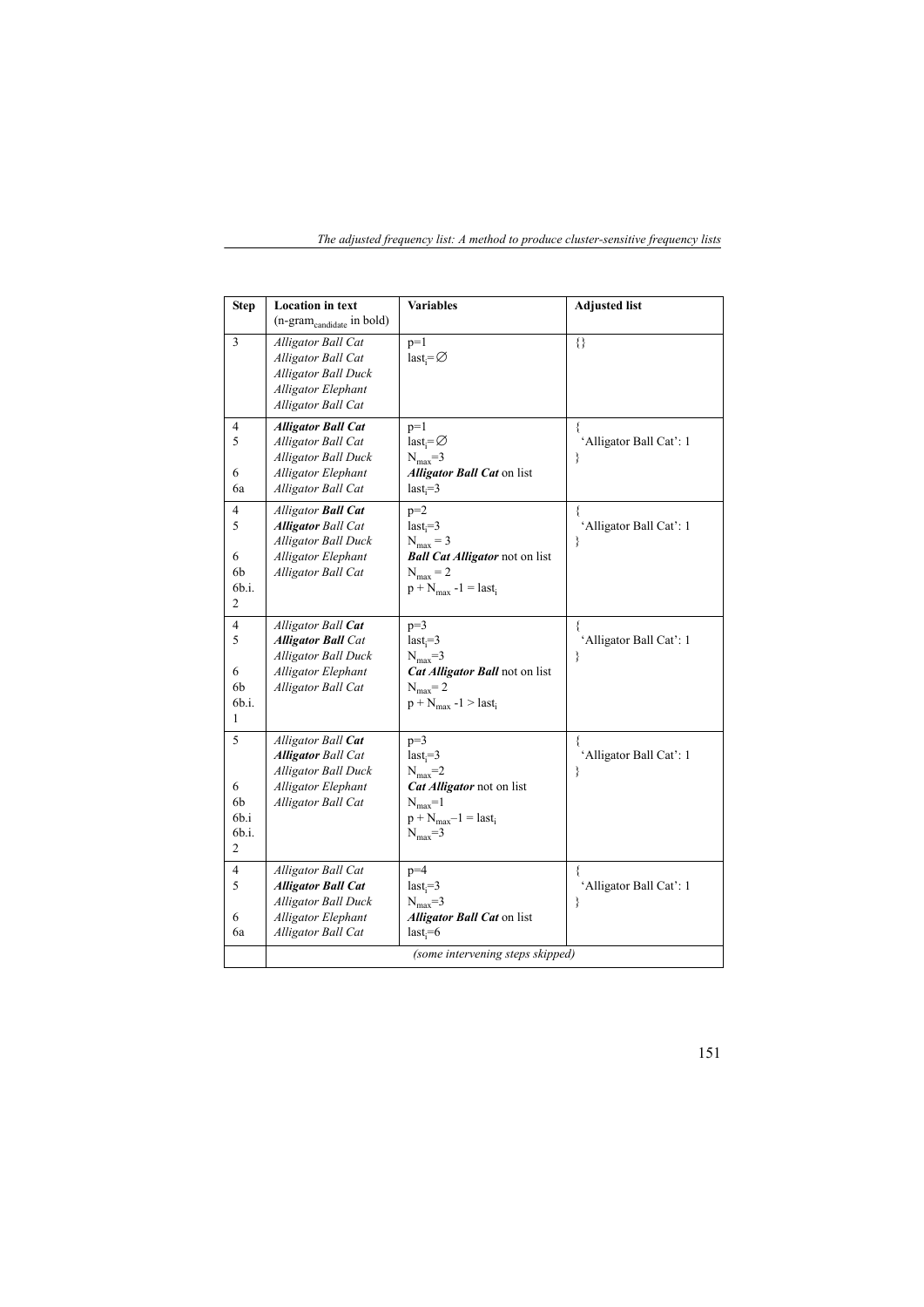### *ICAME Journal No. 35*

| 5     | Alligator Ball Cat         | $p=7$                                  |                          |
|-------|----------------------------|----------------------------------------|--------------------------|
|       | Alligator Ball Cat         | $last_i=6$                             | 'Alligator Ball Cat': 2, |
|       | <b>Alligator Ball</b> Duck | $N_{\rm max}=2$                        | 'Alligator Ball': 1      |
| 6     | <b>Alligator Elephant</b>  | <b>Alligator Ball</b> on list          | ł                        |
| 6a    | Alligator Ball Cat         | $p + 2 - 1 >$ last <sub>i</sub>        |                          |
|       |                            | $last_i = 8$                           |                          |
|       |                            | $N_{\text{max}}=3$                     |                          |
| 4     | Alligator Ball Cat         | $p=8$                                  |                          |
| 5     | Alligator Ball Cat         | $last_i = 8$                           | 'Alligator Ball Cat': 2, |
|       | <b>Alligator Ball Duck</b> | $N_{\text{max}}=3$                     | 'Alligator Ball': 1      |
| 6     | <b>Alligator</b> Elephant  | <b>Ball Duck Alligator</b> not on list | ₹                        |
| 6b    | Alligator Ball Cat         | $N_{\rm max}=2$                        |                          |
| 6b.i. |                            | $p + 2 - 1 >$ last,                    |                          |
| 1     |                            |                                        |                          |
| 5     | Alligator Ball Cat         | $p=8$                                  |                          |
|       | Alligator Ball Cat         | $last_i = 8$                           | 'Alligator Ball Cat': 2, |
|       | <b>Alligator Ball Duck</b> | $N_{max} = 2$                          | 'Alligator Ball': 1      |
| 6     | Alligator Elephant         | <b>Ball Duck</b> not on list           |                          |
| 6b    | Alligator Ball Cat         | $N_{\text{max}}=1$                     |                          |
| 6b.i  |                            | $p + 1 - 1 =$ last <sub>i</sub>        |                          |
| 6b.i. |                            | $N_{\rm max} = 3$                      |                          |
| 2     |                            |                                        |                          |
|       |                            | (some intervening steps skipped)       |                          |
| 5     | Alligator Ball Cat         | $p=11$                                 |                          |
|       | Alligator Ball Cat         | $last_i=10$                            | 'Alligator Ball Cat': 2, |
|       | <b>Alligator Ball Duck</b> | $N_{max} = 2$                          | 'Alligator Ball': 1,     |
| 6     | <b>Alligator Elephant</b>  | <b>Elephant Alligator</b> not on list  | 'Duck': $1$ ,            |
| 6b    | <b>Alligator Ball Cat</b>  | $N_{\text{max}}=1$                     | 'Alligator': 1,          |
| 6b.ii |                            | $p >$ last <sub>i</sub>                | 'Elephant': 1            |
|       |                            |                                        |                          |
| 4     | Alligator Ball Cat         | $p=12$                                 |                          |
| 5     | Alligator Ball Cat         | $last_i=10$                            | 'Alligator Ball Cat': 3. |
|       | <b>Alligator Ball Duck</b> | $N_{\text{max}} = 3$                   | 'Alligator Ball': 1,     |
| 6     | <b>Alligator Elephant</b>  | <b>Alligator Ball Cat on list</b>      | 'Duck': $1$ .            |
| 6a    | <b>Alligator Ball Cat</b>  | $last_i=11$                            | 'Alligator': 1,          |
|       |                            |                                        | 'Elephant': 1            |
|       |                            |                                        |                          |
|       |                            |                                        |                          |

152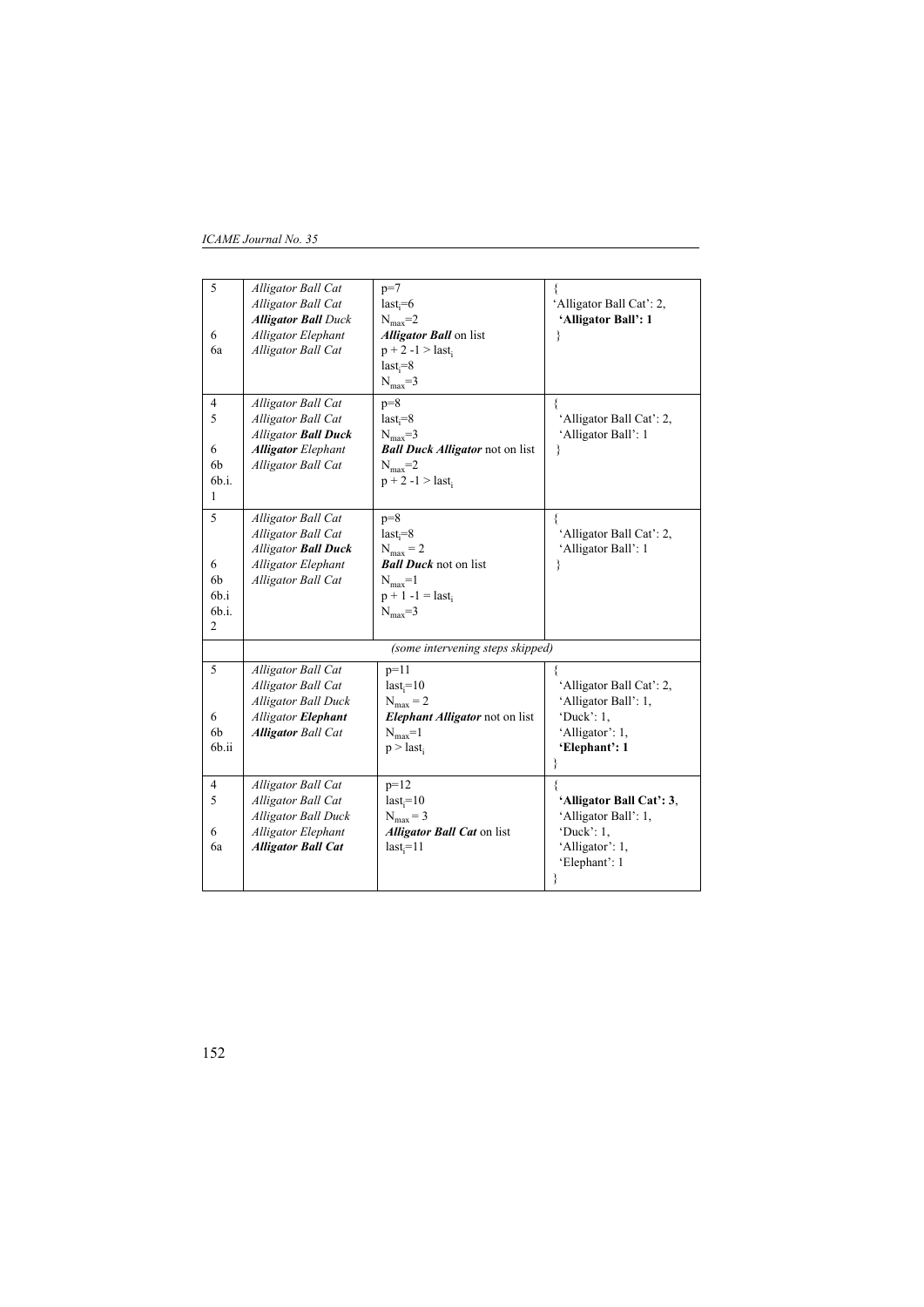The resulting output is:

| Alligator Ball Cat    |  |
|-----------------------|--|
| <b>Alligator Ball</b> |  |
| Alligator             |  |
| Duck                  |  |
| Elephant              |  |

Future work is needed to implement and test these (and other algorithms) to gauge the applications for which each is best suited. The use of an index requires more in terms of computation resources but does allow for comparative concordancing of unadjusted and adjusted items. The Serial Cascading Algorithm is more lightweight and could potentially scale to a distributed/parallel implementation.

### *5 Second interlude: The well-adjusted bedtime story*

We now return to our corpus linguist endeavoring to tell a bedtime story using the state-of-the-art tools of the trade. When we left them back in Section 2, they had begun to come to terms with the highly repetitious and chunky nature of the typical bedtime story and created a combined 1- to 3-gram list (see Table 2). But there were at least two problems with this approach. First, single words still fill the top ranks of the list even though many of them are components of highly frequent chunks of two or three words. And second, a number of frequent bigrams on the list were entirely accounted for by certain trigrams.

Table 9 shows the top of the adjusted frequency list for Text 1 for 1-, 2- and 3-grams using a frequency threshold of three or more occurrences for the inclusion of 2- and 3-grams in the adjustment process. When compared to the unadjusted list in Table 2 notice the marked reduction for *the* from 34 occurrences down to nine. This indicates that 25 instances of *the* are a part of bi- or trigram that occurs three times or more. Likewise the 9 occurrences of *my* (rank 9 in Table 1) are all accounted for by the trigrams: *eating my porridge* (3), *in my chair* (3) and *in my bed* (3). Notice also how the bigrams *been eating*, *been sitting*, *been sleeping*, all with three occurrences in Table 2, no longer occur in the adjusted list. This is because they are fully accounted for by the larger trigrams *been eating my*, *been sitting in* and *been sleeping in*.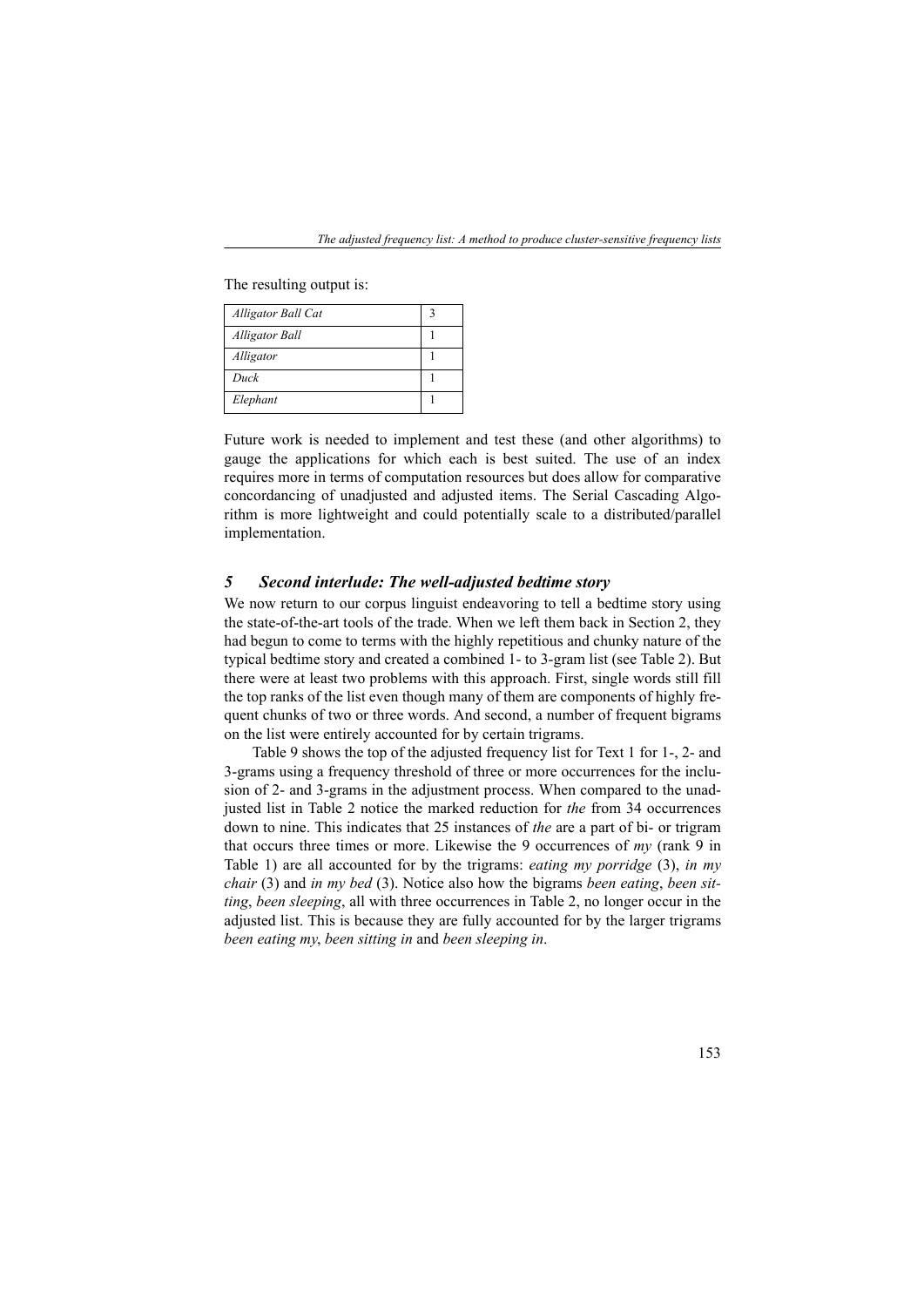| she             | 16             | been eating my     | 3 | sleeping in my          | 3              |
|-----------------|----------------|--------------------|---|-------------------------|----------------|
| and             | 10             | been sitting in    | 3 | someone's been eating   | 3              |
| the             | 9              | been sleeping in   | 3 | someone's been sitting  | 3              |
| goldilocks      | 7              | <b>bowl</b>        | 3 | someone's been sleeping | 3              |
| in the          | $\overline{7}$ | hut                | 3 | the first               | 3              |
| so she          | 6              | eating my porridge | 3 | the mama bear           | 3              |
| $\alpha$        | 5              | exclaimed          | 3 | the second              | 3              |
| was             | 5              | growled            | 3 | then                    | 3              |
| chair           | $\overline{4}$ | in my bed          | 3 | there                   | 3              |
| down            | 4              | in my chair        | 3 | they                    | 3              |
| is too          | $\overline{4}$ | into the           | 3 | this chair is           | 3              |
| $\iota$         | $\overline{4}$ | it all             | 3 | this porridge is        | 3              |
| porridge        | 4              | it was             | 3 | to the                  | 3              |
| the three bears | 4              | just right         | 3 | a little                | $\overline{2}$ |
| to              | $\overline{4}$ | papa bear          | 3 | ahhh                    | $\overline{2}$ |
| too             | 4              | ran                | 3 | ahhh this               | $\overline{2}$ |
| $\mu$           | $\overline{4}$ | said the mama      | 3 | all up                  | $\overline{c}$ |
| and she         | 3              | she lay            | 3 | and ran                 | $\overline{2}$ |
| baby bear       | 3              | she tasted the     | 3 | and when                | $\overline{2}$ |
| bed             | 3              | sitting in my      | 3 | as                      | $\overline{2}$ |

*Table 9*: Adjusted Frequency list of Top 60 1-, 2- and 3-grams from Text 1

The five instances of *just* in Table 1 become three of *just right* and two for single-item *just* in Table 9. A side-effect of this grouping is that the two adverbial usages of *just* have been distinguished: i. exactly (*just right*) in lines 1,2 and 4 and ii. temporal in lines 3 and 5.

1 "Ahhh, this porridge is **just right**," she said happily and 2 ir."Ahhh, this chair is **just right**," she sighed. But just 3 right," she sighed. But **just** as she settled down into the 4 he third bed and it was **just right**. Goldilocks fell aslee 5 !" exclaimed Baby bear. **Just** then, Goldilocks woke up an

It is worth calling attention to a couple of points arising from the adjusted list in Table 9 that illustrate the effects of choices made with regards to the largest n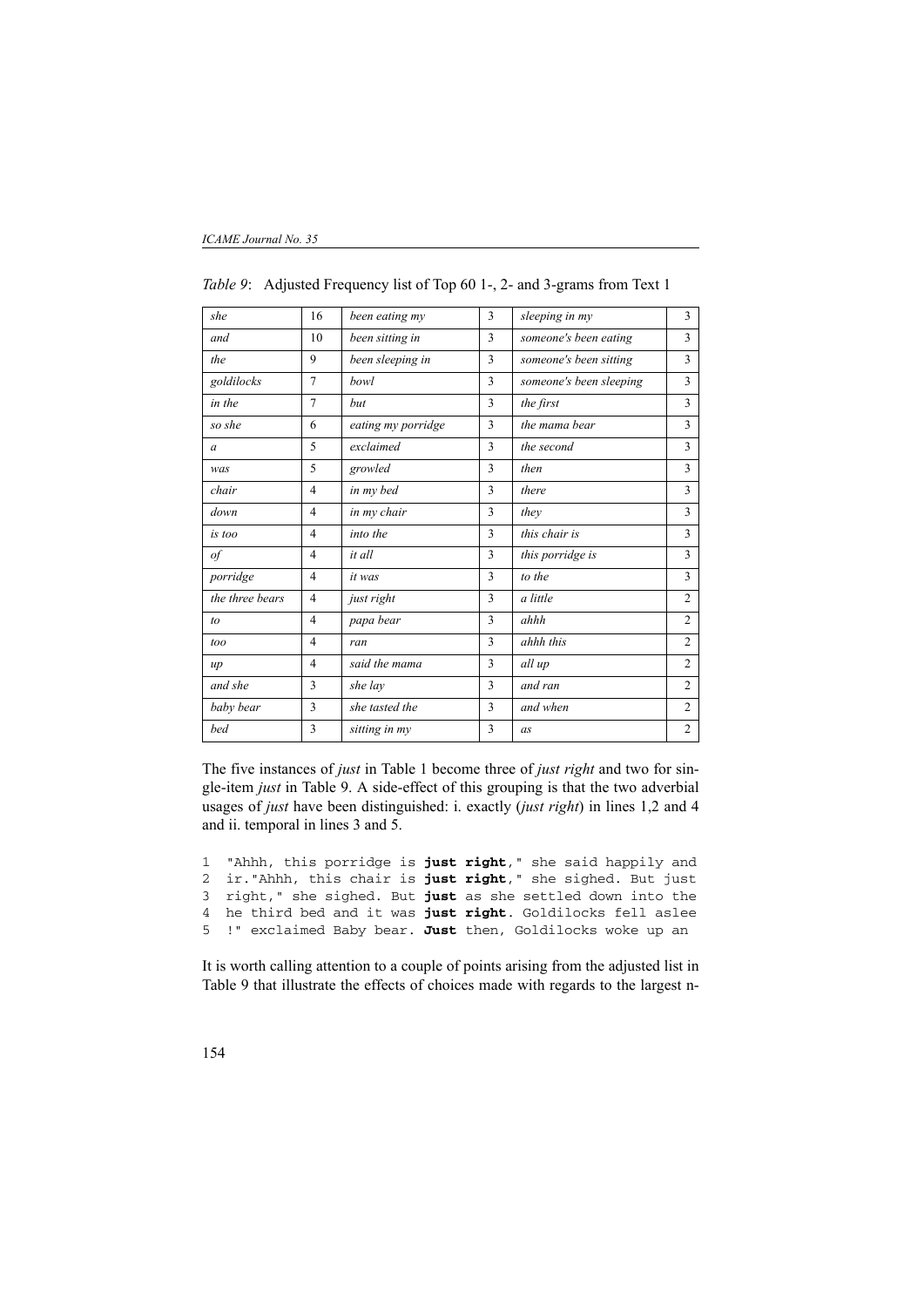gram  $(N_{\text{max}})$  included in the adjustment procedure and also the threshold (or thresholds) chosen for the different values of *n*. Here the procedure was applied at  $N_{\text{max}}=3$  with a threshold of 3+ occurrences. As a result there remains some overlapping n-grams that are actually part of a larger chunk. For instance, *been eating my* and *someone's been eating* both have 3 occurrences in the list in Table 9. These are clearly part of a larger 4-gram *someone's been eating my*. Likewise towards the end of the list we can see overlap between words and bigrams with frequencies below the selected threshold—for example: *ahh* and *ahh this* with 2 occurrences.<sup>3</sup>

These minor caveats aside, our corpus linguist now has a tool that provides a more realistic picture of the interaction of chunks and single words in the Goldilocks text. And the example of *just* demonstrates the potential of improved efficiency in a KWIC analysis, which as everyone knows is both the next act in the story and another story all by itself (see O'Donnell 2008).

### *6 Looking at some larger corpora*

The final two examples apply the adjusted frequency list method to two of the categories in the BNC Baby sample corpus. These two sections are the 1 million word demographically sampled spoken component (30 texts) and the 1 million word sub-corpus of academic texts (also 30 texts).

#### *6.1 BNC Baby Demographic section*

The list in Table 10 contains the top 150 1-, 2- and 3-grams from the Demographic section of the corpus with no adjustment.

*Table 10*: Top 150 combined 1-, 2- and 3-grams according to type frequency in BNC Baby Demographic section

| Rank           | Item     | Freq. | Rank | <b>Item</b> | Freq. | Rank | <b>Item</b> | Freq. |
|----------------|----------|-------|------|-------------|-------|------|-------------|-------|
|                |          | 30371 | 51   | $\mu$       | 4056  | 101  | it was      | 1901  |
| $\overline{2}$ | vou      | 29688 | 52   | with        | 3833  | 102  | very        | 1878  |
| 3              | the      | 27698 | 53   | erm         | 3813  | 103  | can't       | 1868  |
| 4              | it       | 21834 | 54   | them        | 3670  | 104  | five        | 1855  |
| 5              | and      | 19845 | 55   | at          | 3662  | 105  | four        | 1820  |
| 6              | $\alpha$ | 19600 | 56   | are         | 3652  | 106  | on the      | 1789  |
| 7              | to       | 17180 | 57   | me          | 3607  | 107  | been        | 1770  |
| 8              | that     | 14722 | 58   | you know    | 3605  | 108  | bit         | 1715  |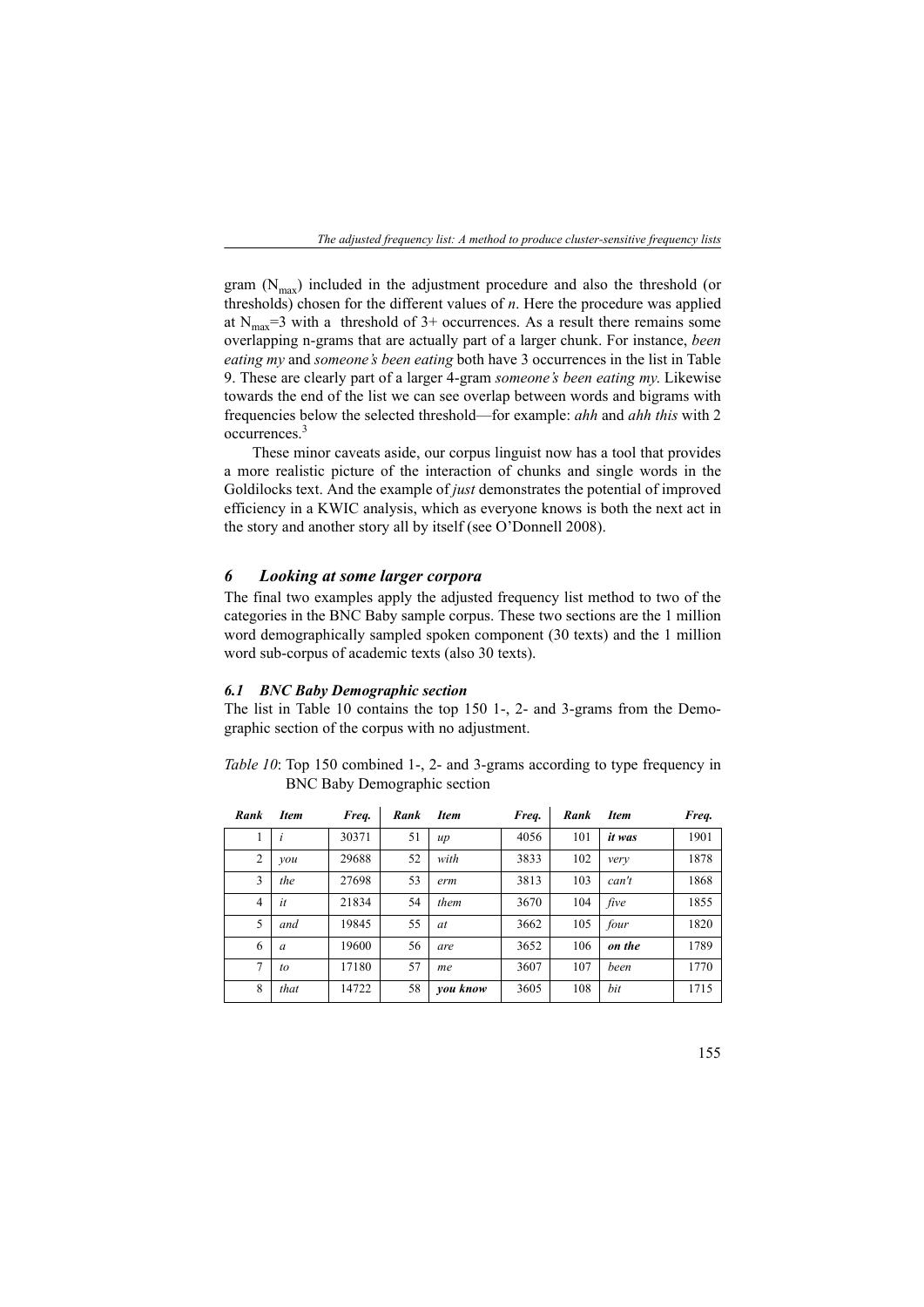| 9    | yeah               | 14303 | 59              | said          | 3563 | 109              | alright            | 1703 |
|------|--------------------|-------|-----------------|---------------|------|------------------|--------------------|------|
| 10   | oh                 | 10398 | 60              | two           | 3528 | 110              | would              | 1657 |
| 11   | in                 | 10133 | 61              | your          | 3448 | 111              | him                | 1655 |
| 12   | n <sub>O</sub>     | 9804  | 62              | out           | 3168 | 112              | they're            | 1653 |
| 13   | $\iota$            | 9799  | 63              | i'm           | 3153 | 113              | were               | 1625 |
| 14   | it's               | 8534  | 64              | see           | 3143 | 114              | i know             | 1623 |
| 15   | well               | 8478  | 65              | now           | 3081 | 115              | back               | 1590 |
| 16   | what               | 8171  | 66              | or            | 3005 | 116              | time               | 1580 |
| $17$ | on                 | 7951  | 67              | did           | 2911 | 117              | only               | 1578 |
| 18   | is                 | 7816  | 68              | i don't       | 2878 | 118              | you've             | 1569 |
| 19   | have               | 7802  | 69              | when          | 2855 | 119              | $\partial f$       | 1555 |
| 20   | know               | 7659  | 70              | had           | 2829 | 120              | why                | 1535 |
| 21   | one                | 7488  | 71              | about         | 2825 | 121              | something          | 1510 |
| 22   | $\emph{do}$        | 7280  | 72              | want          | 2823 | 122              | $\overline{where}$ | 1508 |
| 23   | was                | 7133  | $\overline{73}$ | cos           | 2796 | $\overline{123}$ | don't know         | 1495 |
| 24   | got                | 6842  | 74              | as            | 2750 | 124              | could              | 1486 |
| 25   | we                 | 6686  | 75              | mean          | 2716 | 125              | she's              | 1453 |
| 26   | he                 | 6618  | 76              | in the        | 2662 | 126              | $will$             | 1444 |
| 27   | $\overline{don't}$ | 6477  | 77              | my            | 2504 | 127              | because            | 1442 |
| 28   | they               | 6475  | 78              | going         | 2377 | 128              | have to            | 1431 |
| 29   | but                | 6178  | 79              | <i>i</i> mean | 2364 | 129              | you can            | 1398 |
| 30   | SO                 | 6148  | 80              | i've          | 2327 | 130              | is it              | 1390 |
| 31   | there              | 6125  | 81              | put           | 2303 | 131              | ah                 | 1380 |
| 32   | that's             | 5957  | 82              | i think       | 2286 | 132              | from               | 1362 |
| 33   | for                | 5673  | 83              | here          | 2270 | 133              | his                | 1358 |
| 34   | mm                 | 5662  | 84              | really        | 2238 | 134              | if you             | 1315 |
| 35   | not                | 5270  | 85              | $i^{\prime}$  | 2214 | 135              | nice               | 1314 |
| 36   | go                 | 4941  | 86              | he's          | 2212 | 136              | an                 | 1296 |
| 37   | be                 | 4869  | 87              | do you        | 2196 | 137              | isn't              | 1283 |
| 38   | this               | 4781  | 88              | come          | 2185 | 138              | mum                | 1282 |
| 39   | get                | 4772  | 89              | three         | 2181 | 139              | what's             | 1278 |
| 40   | like               | 4744  | 90              | down          | 2147 | 140              | thought            | 1261 |
| 41   | just               | 4696  | 91              | look          | 2099 | 141              | any                | 1254 |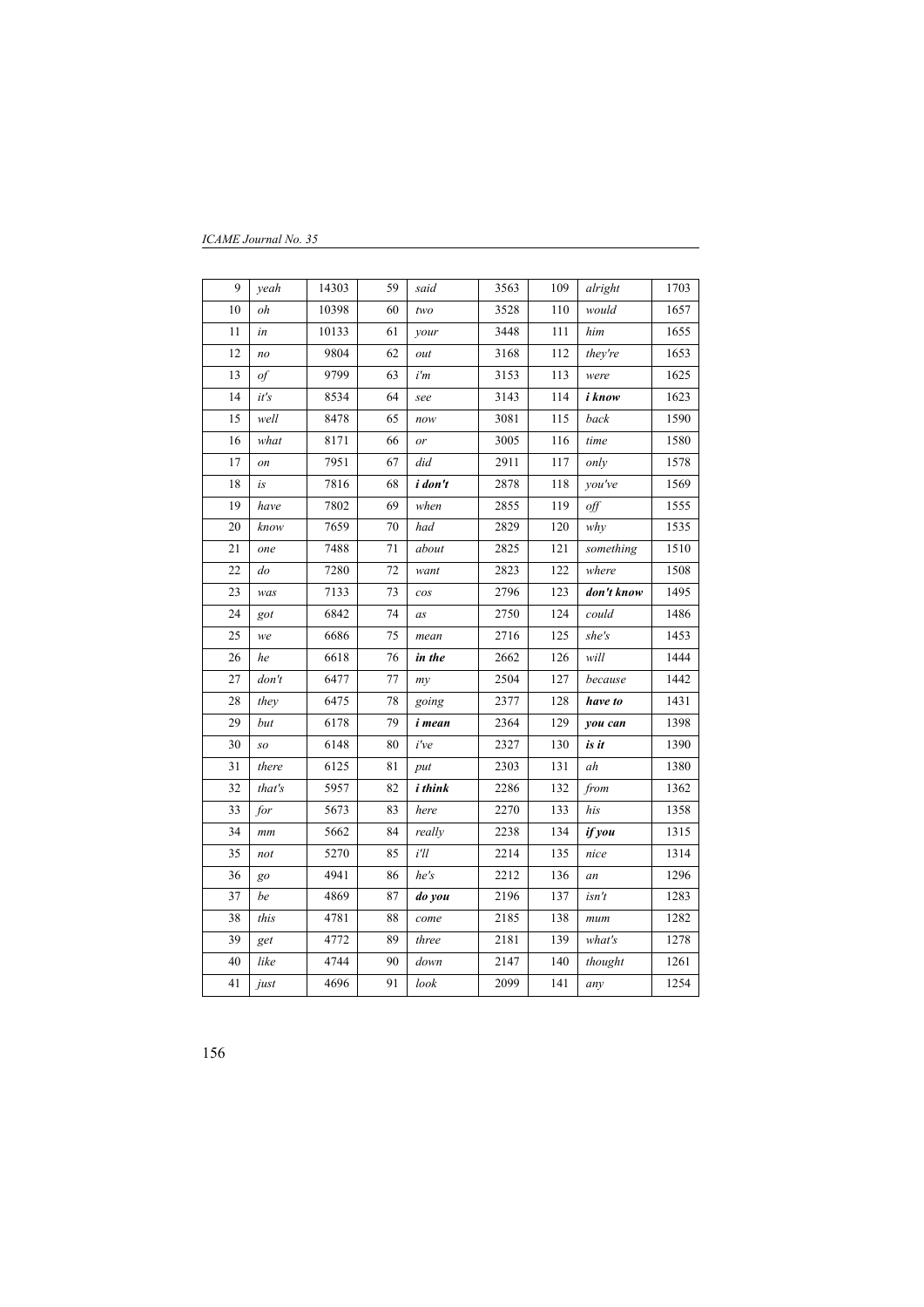| 42 | she   | 4683 | 92  | $d$ <i>i</i> $dn$ <sup><math>\prime</math></sup> $t$ | 2074 | 142 | little         | 1241 |
|----|-------|------|-----|------------------------------------------------------|------|-----|----------------|------|
| 43 | all   | 4459 | 93  | how                                                  | 2063 | 143 | of the         | 1233 |
| 44 | er    | 4441 | 94  | good                                                 | 2050 | 144 | and then       | 1226 |
| 45 | ves   | 4432 | 95  | vou're                                               | 2044 | 145 | more           | 1220 |
| 46 | then  | 4369 | 96  | there's                                              | 2040 | 146 | haven't        | 1212 |
|    |       |      |     |                                                      |      |     | <i>i</i> don't |      |
| 47 | right | 4252 | 97  | gonna                                                | 2007 | 147 | know           | 1204 |
| 48 | if    | 4234 | 98  | her                                                  | 1983 | 148 | and i          | 1192 |
| 49 | think | 4159 | 99  | some                                                 | 1950 | 149 | hundred        | 1191 |
| 50 | can   | 4148 | 100 | sav                                                  | 1923 | 150 | much           | 1180 |

*The adjusted frequency list: A method to produce cluster-sensitive frequency lists*

There are 18 (12%) 2- or 3-grams among the top 150 items. This confirms the observation by O'Keeffe *et al*. (2006: 46) from their analysis of CANCODE concerning the high frequency of many chunks in spoken corpora. These items are marked in bold in Table 10. 12 of the 18 are in the third column of the list and thereby have a rank of 100 or greater. The first is *you know* at rank 58 with 3605 occurrences. The component words of this bigram are found at rank 2 (*you* 29688 occurrences) and rank 20 (*know* 7659 occurrences). The sole trigram in the top 150 items is *i don't know* with 1204 occurrences at rank 147. The unadjusted list should be compared with the adjusted frequency list in Table 11, where the procedure has been applied using a threshold value of five for both bigrams and trigrams for inclusion in the adjustment process. 43 (28.7%) of the top 150 items in the adjusted list are bi- or tri-gram items (marked in bold). The most frequent trigram in the adjusted list is *i don't know* (a move from rank 147 to rank 7). The three component words have experienced significant reduction: *i* (30371 [rank 1] → 660 [rank 17]), *don't* (6477 [rank 27] → 188 [rank 167]) and *know* (7659 [rank 20] → 51 [rank 1403]).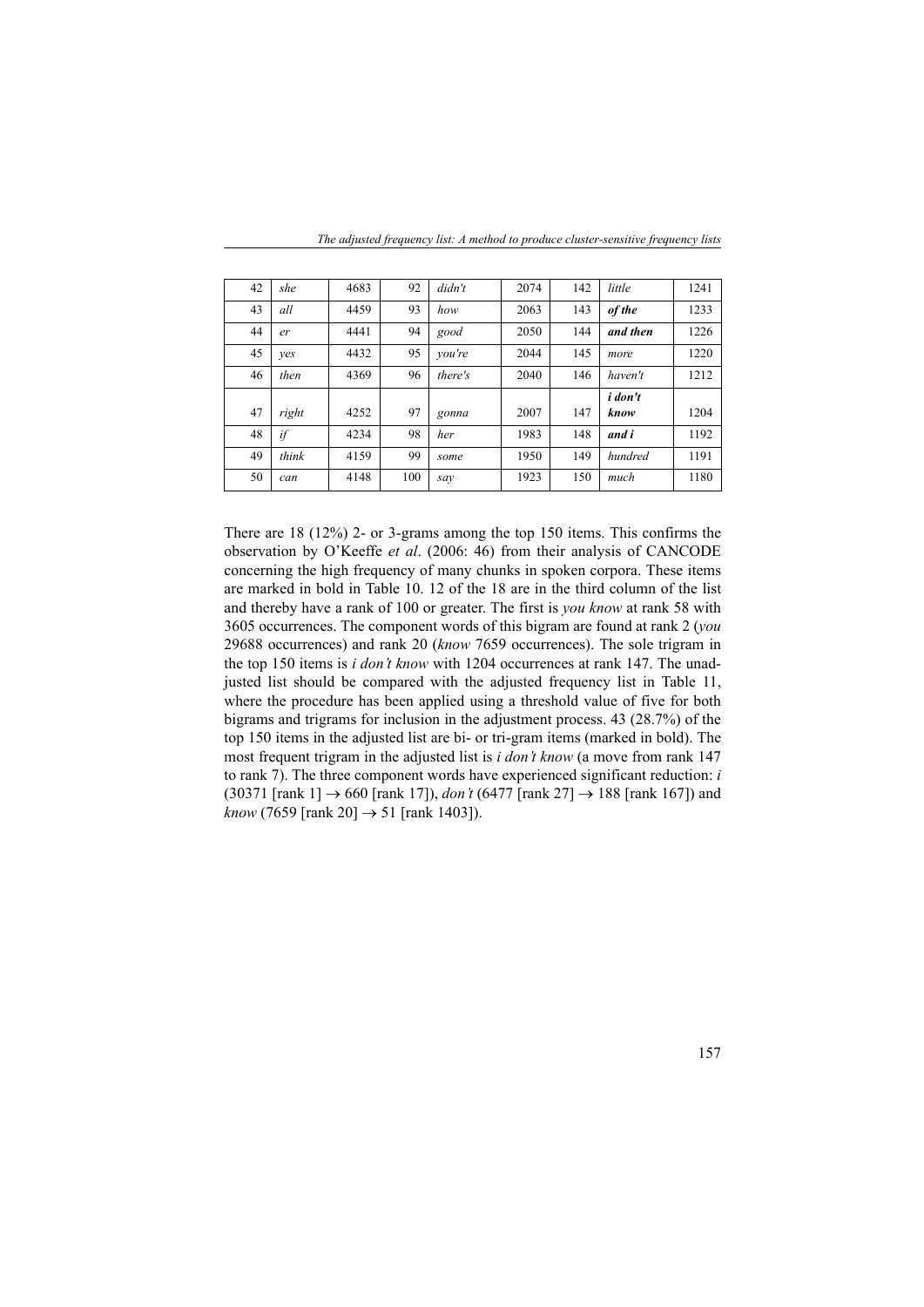| Rank                    | <b>Item</b>   | Freq. | Rank | <b>Item</b>  | Freq. | Rank | <b>Item</b>     | Freq. |
|-------------------------|---------------|-------|------|--------------|-------|------|-----------------|-------|
| 1                       | veah          | 6877  | 51   | my           | 398   | 101  | a bit of        | 262   |
| $\overline{c}$          | mm            | 3866  | 52   | a lot of     | 395   | 102  | have a look     | 258   |
| $\overline{\mathbf{3}}$ | no            | 3026  | 53   | that's       | 392   | 103  | do you think    | 255   |
| 4                       | oh            | 2002  | 54   | me           | 380   | 104  | bν              | 254   |
| 5                       | and           | 1787  | 55   | isn't it     | 373   | 105  | oh dear         | 251   |
| 6                       | ves           | 1671  | 56   | this         | 373   | 106  | on the          | 249   |
| 7                       | i don't know  | 1204  | 57   | ha           | 365   | 107  | four            | 248   |
| 8                       | the           | 1103  | 58   | up           | 364   | 108  | she's           | 248   |
| 9                       | what          | 1100  | 59   | like         | 361   | 109  | she             | 246   |
| 10                      | right         | 887   | 60   | what do you  | 356   | 110  | they            | 246   |
| 11                      | er            | 808   | 61   | and the      | 349   | 111  | down            | 245   |
| 12                      | erm           | 800   | 62   | here         | 338   | 112  | have you got    | 244   |
| 13                      | a             | 754   | 63   | no no        | 335   | 113  | are             | 240   |
| 14                      | in            | 743   | 64   | please       | 325   | 114  | three four five | 238   |
| 15                      | that          | 732   | 65   | who          | 325   | 115  | first           | 237   |
| 16                      | well          | 703   | 66   | i know       | 324   | 116  | aye             | 236   |
| 17                      | i             | 660   | 67   | just         | 324   | 117  | good            | 234   |
| 18                      | or            | 654   | 68   | that's right | 323   | 118  | aha             | 232   |
| 19                      | ah            | 648   | 69   | anyway       | 321   | 119  | him             | 232   |
| 20                      | it's          | 630   | 70   | again        | 319   | 120  | i think         | 232   |
| 21                      | then          | 620   | 71   | out          | 314   | 121  | where           | 232   |
| 22                      | it            | 617   | 72   | today        | 310   | 122  | for the         | 231   |
| 23                      | of            | 591   | 73   | innit        | 307   | 123  | of the          | 228   |
| 24                      | now           | 568   | 74   | you have to  | 307   | 124  | sorry           | 228   |
| 25                      | there         | 564   | 75   | two          | 306   | 125  | you've got to   | 226   |
| 26                      | you           | 563   | 76   | eh           | 304   | 126  | bloody          | 224   |
| 27                      | so            | 546   | 77   | look         | 304   | 127  | any             | 223   |
| 28                      | to            | 544   | 78   | why          | 304   | 128  | our             | 223   |
| 29                      | do you want   | 543   | 79   | though       | 300   | 129  | they're         | 223   |
| 30                      | for           | 533   | 80   | yeah yeah    | 297   | 130  | which           | 223   |
| 31                      | one two three | 520   | 81   | from         | 296   | 131  | you know i      | 221   |

*Table 11*: Top 150 combined 1-, 2- and 3-grams in BNC Baby Demographic section after adjustment (using threshold for 2- and 3-grams of 5+ occs)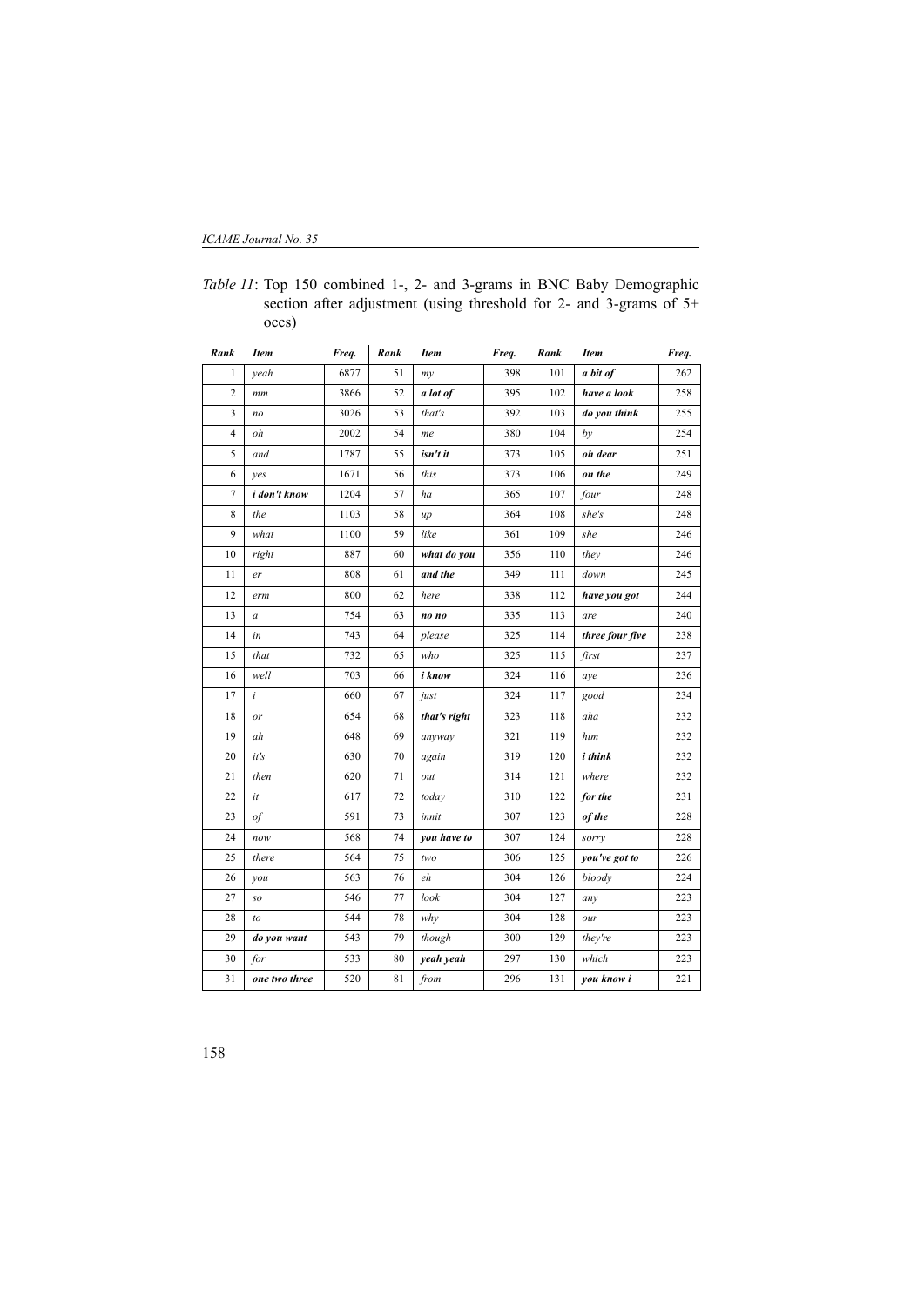| 32 | $mm$ $mm$            | 518 | 82  | he          | 295 | 132 | pardon        | 219 |
|----|----------------------|-----|-----|-------------|-----|-----|---------------|-----|
| 33 | <i>i</i> don't think | 517 | 83  | not         | 295 | 133 | yep           | 219 |
| 34 | ooh                  | 500 | 84  | as well     | 294 | 134 | it's a        | 217 |
| 35 | one                  | 491 | 85  | at          | 294 | 135 | oh yes        | 217 |
| 36 | is                   | 485 | 86  | them        | 293 | 136 | their         | 217 |
| 37 | mum                  | 482 | 87  | hello       | 289 | 137 | vou're        | 217 |
| 38 | oh yeah              | 481 | 88  | his         | 286 | 138 | come on       | 216 |
| 39 | really               | 481 | 89  | was         | 281 | 139 | daddy         | 216 |
| 40 | but                  | 471 | 90  | you want to | 281 | 140 | probably      | 216 |
| 41 | <sub>on</sub>        | 470 | 91  | i'm         | 278 | 141 | bye           | 212 |
| 42 | two three four       | 449 | 92  | her         | 277 | 142 | some          | 212 |
| 43 | is it                | 447 | 93  | i mean i    | 276 | 143 | these         | 212 |
| 44 | with                 | 440 | 94  | as          | 275 | 144 | with the      | 212 |
| 45 | you know             | 431 | 95  | off         | 274 | 145 | oh no         | 211 |
| 46 | your                 | 430 | 96  | dad         | 273 | 146 | an            | 210 |
| 47 | alright              | 423 | 97  | actually    | 272 | 147 | thank you     | 207 |
| 48 | mhm                  | 411 | 98  | in the      | 271 | 148 | we.           | 206 |
| 49 | mummy                | 409 | 99  | he's        | 267 | 149 | you know what | 206 |
| 50 | okav                 | 406 | 100 | no no no    | 267 | 150 | that's it     | 205 |

*The adjusted frequency list: A method to produce cluster-sensitive frequency lists*

There is strong support, particularly in the case of *know*, for the claim that a standard (unadjusted) frequency list considerably inflates the frequency of single words that belong to larger chunks. Aside from *i don't know*, notice *you know* (rank 45), *i know* (rank 66), *you know I* (rank 131) and *you know what* (rank 149) as chunks containing *know*. In fact in the adjusted list there are 45 biand trigrams containing *know* with a higher rank than the single word item *know*. None of which, of course, were found above *know* in the unadjusted list.

Another interesting observation concerning differences between the unadjusted (Table 10) and adjusted (Table 11) frequency lists from BNC Baby Demographic is the rank reduction of many of the function words that routinely top any English frequency list. While the top ranking of personal pronouns *i* and *you* in the unadjusted list, above *the*, are an indication of spoken language, the top of the list is still quite generic. After adjustment, however, most of these items have dropped significantly in rank because of their participation in frequent chunks. The top of the adjusted list is now much more distinctly speechlike: *yeah*, *mm*, *oh*, *no*, *yes*, *right*. Further, many of the bi- and tri-gram chunks in the adjusted list are central clause fragments for questions (*do you want*, *what*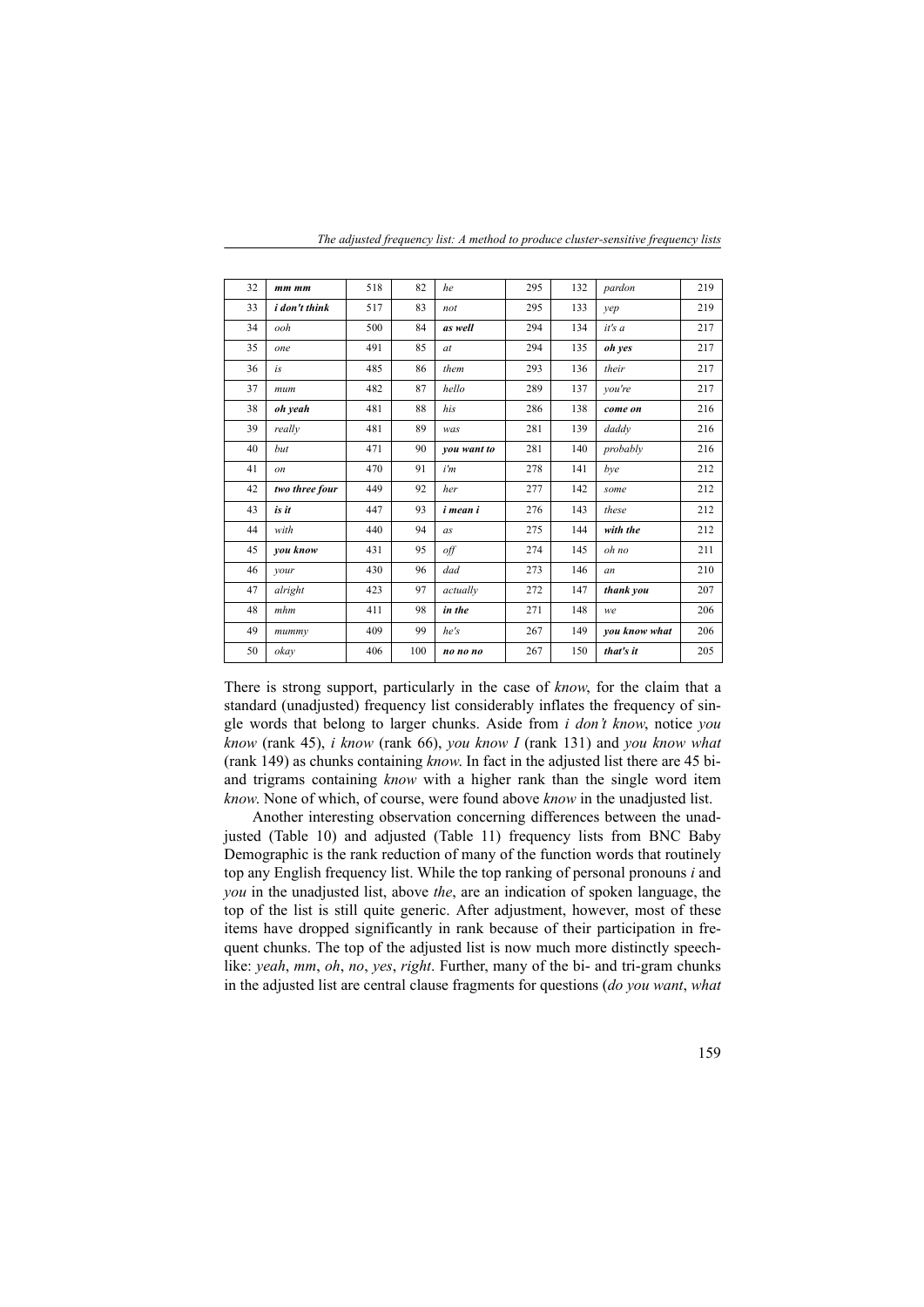*do you*, *do you think*, *have you got*, *do you know*, *can i have*), directives (*have a look*, *you have to*, *you've got to*) or declarative statements (*i don't know*, *i don't think*, *i think it's*, *i want to*). Such observations need more detailed examination along with the application of the procedure to other spoken corpora.

## *6.2 BNC Baby Academic section*

Table 12 shows the top 150 items from the frequency list for the academic section of the BNC Baby combining single words and 2- and 3-grams. 29 (19.3%) of the top 150 items are bi- or trigrams (marked in bold):

*Table 12*: Top 150 combined 1-, 2- and 3-grams according to type frequency in BNC Baby Academic section

| Rank           | <b>Item</b> | Freq. | Rank | <b>Item</b>  | Freq. | Rank | <b>Item</b> | Freq. |
|----------------|-------------|-------|------|--------------|-------|------|-------------|-------|
| 1              | the         | 70257 | 51   | he           | 2219  | 101  | there is    | 1071  |
| $\overline{2}$ | of          | 44195 | 52   | had          | 2134  | 102  | social      | 1066  |
| 3              | and         | 26672 | 53   | that the     | 2132  | 103  | work        | 1061  |
| $\overline{4}$ | to          | 26245 | 54   | than         | 2114  | 104  | because     | 1053  |
| 5              | in          | 25169 | 55   | on the       | 2096  | 105  | both        | 1044  |
| 6              | a           | 23047 | 56   | all          | 2075  | 106  | is not      | 1042  |
| $\overline{7}$ | is          | 17401 | 57   | of a         | 2075  | 107  | do          | 1035  |
| 8              | that        | 12449 | 58   | so           | 2019  | 108  | may be      | 1027  |
| 9              | of the      | 10454 | 59   | his          | 2000  | 109  | as the      | 1025  |
| 10             | be          | 9364  | 60   | $\mathbf{i}$ | 1839  | 110  | case        | 994   |
| 11             | for         | 9303  | 61   | its          | 1835  | 111  | at the      | 984   |
| 12             | as          | 9243  | 62   | also         | 1784  | 112  | now         | 983   |
| 13             | it          | 8209  | 63   | only         | 1765  | 113  | history     | 980   |
| 14             | are         | 7551  | 64   | would        | 1759  | 114  | 3           | 978   |
| 15             | by          | 7246  | 65   | when         | 1730  | 115  | used        | 970   |
| 16             | this        | 7052  | 66   | between      | 1728  | 116  | even        | 969   |
| 17             | with        | 6991  | 67   | what         | 1709  | 117  | being       | 964   |
| 18             | in the      | 6244  | 68   | for the      | 1668  | 118  | has been    | 960   |
| 19             | which       | 6026  | 69   | no           | 1651  | 119  | up          | 951   |
| 20             | on          | 5779  | 70   | by the       | 1642  | 120  | have been   | 949   |
| 21             | or          | 5508  | 71   | vou          | 1631  | 121  | form        | 935   |
|                |             |       |      |              |       |      |             |       |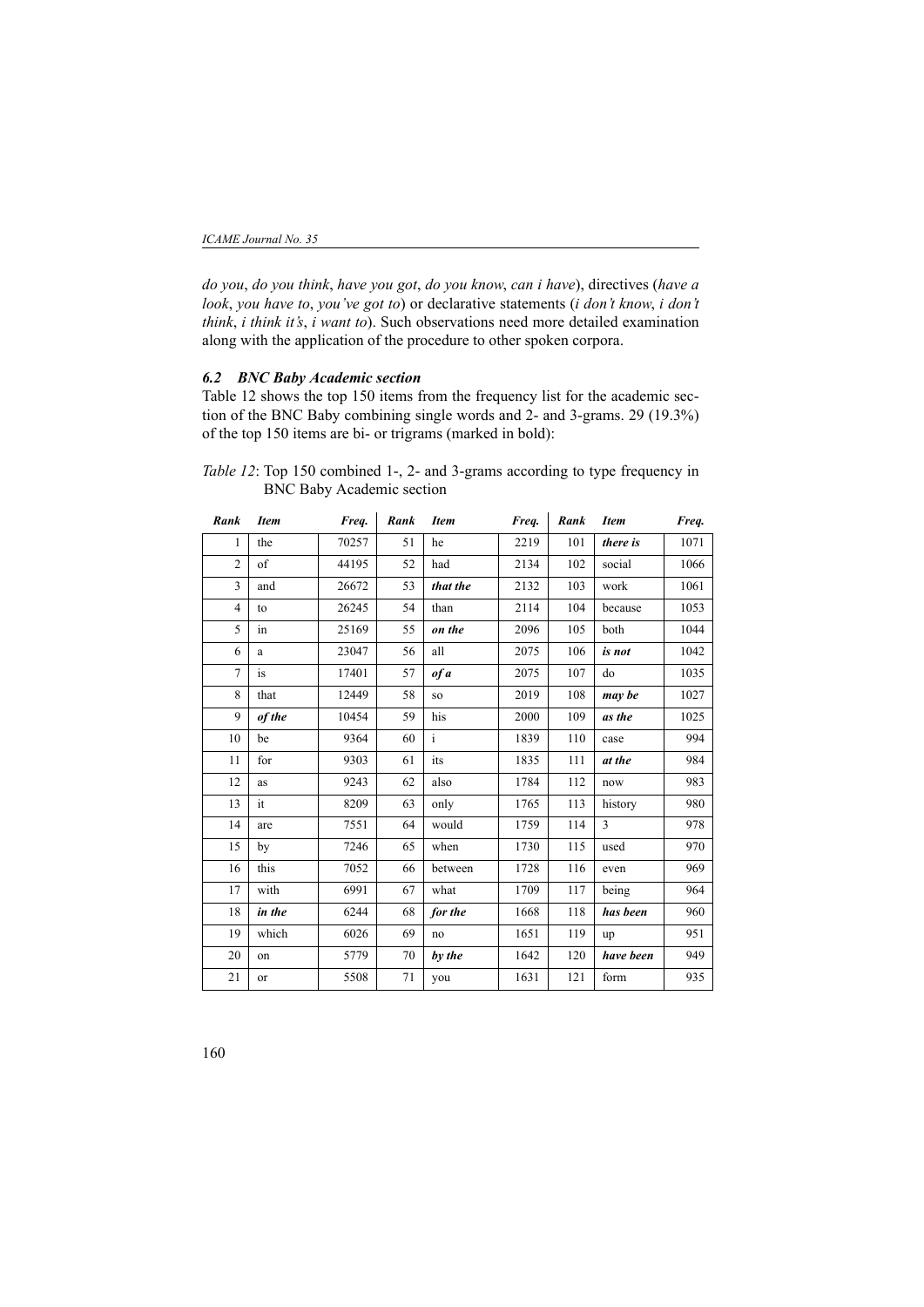| 22 | not     | 5192 | 72  | about          | 1597 | 122 | very        | 932 |
|----|---------|------|-----|----------------|------|-----|-------------|-----|
| 23 | was     | 5077 | 73  | $\overline{2}$ | 1507 | 123 | each        | 921 |
| 24 | have    | 4710 | 74  | $\mathbf{1}$   | 1501 | 124 | species     | 921 |
| 25 | from    | 4603 | 75  | can be         | 1484 | 125 | same        | 889 |
| 26 | an      | 4491 | 76  | where          | 1478 | 126 | per         | 886 |
| 27 | but     | 3890 | 77  | who            | 1449 | 127 | new         | 883 |
| 28 | at      | 3612 | 78  | with the       | 1447 | 128 | must        | 882 |
| 29 | we      | 3425 | 79  | then           | 1431 | 129 | the same    | 875 |
| 30 | can     | 3238 | 80  | two            | 1425 | 130 | in this     | 872 |
| 31 | to the  | 3225 | 81  | any            | 1412 | 131 | way         | 870 |
| 32 | has     | 3159 | 82  | from the       | 1407 | 132 | law         | 862 |
| 33 | there   | 3032 | 83  | in a           | 1404 | 133 | general     | 852 |
| 34 | they    | 3001 | 84  | into           | 1363 | 134 | this is     | 841 |
| 35 | were    | 2885 | 85  | as a           | 1360 | 135 | rather      | 838 |
| 36 | their   | 2795 | 86  | most           | 1354 | 136 | to a        | 835 |
| 37 | been    | 2790 | 87  | those          | 1333 | 137 | how         | 834 |
| 38 | it is   | 2757 | 88  | time           | 1255 | 138 | $\mathbf b$ | 831 |
| 39 | more    | 2729 | 89  | is a           | 1248 | 139 | people      | 809 |
| 40 | if      | 2705 | 90  | them           | 1214 | 140 | particular  | 808 |
| 41 | one     | 2681 | 91  | should         | 1205 | 141 | much        | 807 |
| 42 | formula | 2635 | 92  | example        | 1168 | 142 | number      | 806 |
| 43 | may     | 2619 | 93  | however        | 1153 | 143 | over        | 803 |
| 44 | and the | 2399 | 94  | many           | 1146 | 144 | might       | 800 |
| 45 | to be   | 2384 | 95  | is the         | 1127 | 145 | within      | 800 |
| 46 | such    | 2295 | 96  | different      | 1122 | 146 | data        | 797 |
| 47 | these   | 2288 | 97  | first          | 1115 | 147 | see         | 791 |
| 48 | will    | 2281 | 98  | out            | 1101 | 148 | given       | 782 |
| 49 | other   | 2259 | 99  | could          | 1093 | 149 | does        | 757 |
| 50 | some    | 2220 | 100 | use            | 1074 | 150 | thus        | 743 |

*The adjusted frequency list: A method to produce cluster-sensitive frequency lists*

The unadjusted list should be compared with the list in Table 13 which is the adjusted frequency list using thresholds for 2- and 3-grams of 10+ and 20+ occurrences respectively. The use of two different thresholds here is simply to demonstrate how the parameters can be varied. Future work is required to ascer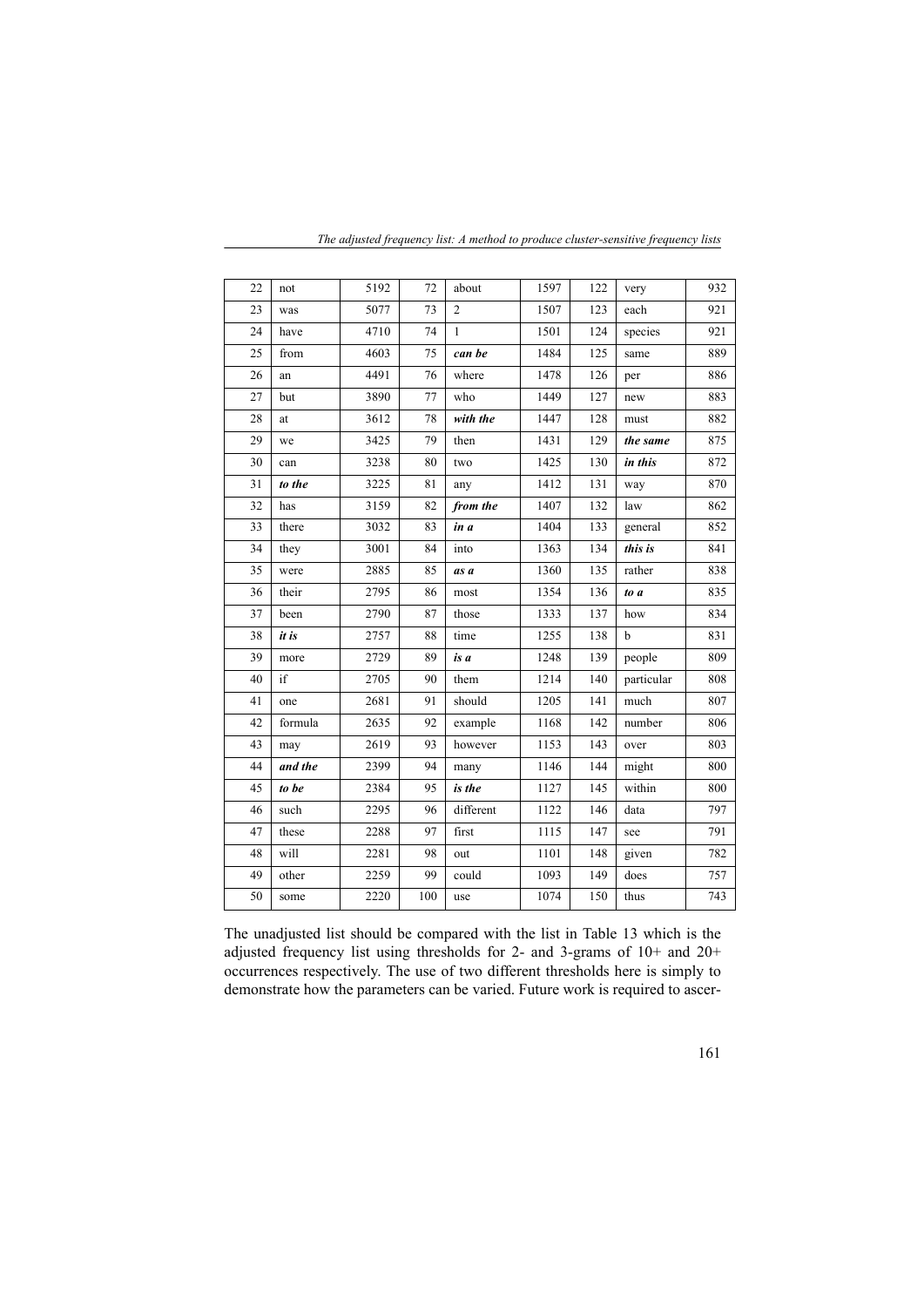tain the most appropriate thresholds for different size corpora, different genres and different ranges of *n*. 40 of the top 150 items (26%) in the adjusted list are bi- or tri-grams compared to 29 of the top 150 in the unadjusted list (Table 12). This is a less marked change than the one seen with the Demographic section. Also there are no trigrams in the top 150 items either before or after adjustment.

*Table 13*: Top 150 combined 1-, 2- and 3-grams in BNC Baby Academic section after adjustment

| Rank           | <b>Item</b>      | Freq. | Rank   | <b>Item</b>    | Freq. | Rank | <b>Item</b>       | Freq. |
|----------------|------------------|-------|--------|----------------|-------|------|-------------------|-------|
| $\mathbf{1}$   | and              | 12984 | 51     | when           | 747   | 101  | other             | 451   |
| $\overline{2}$ | the              | 8500  | 52     | its            | 723   | 102  | $\boldsymbol{b}$  | 446   |
| $\overline{3}$ | of               | 7536  | 53     | can            | 690   | 103  | like              | 444   |
| $\overline{4}$ | in               | 5523  | 54     | into           | 689   | 104  | most              | 444   |
| 5              | to               | 4715  | 55     | $\mathcal{I}$  | 678   | 105  | for a             | 442   |
| 6              | $\boldsymbol{a}$ | 4052  | 56     | if             | 676   | 106  | while             | 437   |
| $\overline{7}$ | or               | 3903  | 57     | had            | 672   | 107  | and a             | 434   |
| 8              | for              | 3414  | 58     | $\overline{c}$ | 668   | 108  | first             | 429   |
| 9              | of the           | 3225  | 59     | they           | 661   | 109  | you               | 429   |
| 10             | is               | 3168  | 60     | we             | 645   | 110  | here              | 422   |
| 11             | bν               | 3094  | 61     | such           | 635   | 111  | be                | 421   |
| 12             | in the           | 2705  | 62     | to a           | 634   | 112  | without           | 419   |
| 13             | are              | 2667  | 63     | may            | 627   | 113  | after             | 417   |
| 14             | as               | 2647  | 64     | then           | 616   | 114  | work              | 416   |
| 15             | with             | 2330  | 65     | as the         | 615   | 115  | thus              | 413   |
| 16             | that             | 2245  | 66     | can be         | 605   | 116  | $\overline{7}$    | 412   |
| 17             | and the          | 2110  | 67     | where          | 605   | 117  | which is          | 410   |
| 18             | was              | 2044  | 68     | it is          | 598   | 118  | but the           | 406   |
| 19             | this             | 1971  | 69     | only           | 596   | 119  | often             | 406   |
| 20             | which            | 1948  | 70     | to be          | 594   | 120  | if the            | 404   |
| 21             | <sub>on</sub>    | 1807  | $71\,$ | however        | 592   | 121  | $\mathcal{C}_{0}$ | 401   |
| 22             | from             | 1719  | 72     | $\mathfrak{Z}$ | 588   | 122  | 5                 | 400   |
| 23             | to the           | 1680  | 73     | is the         | 587   | 123  | about the         | 400   |
| 24             | were             | 1663  | 74     | also           | 575   | 124  | 10                | 397   |
| 25             | an               | 1445  | 75     | with a         | 574   | 125  | species           | 396   |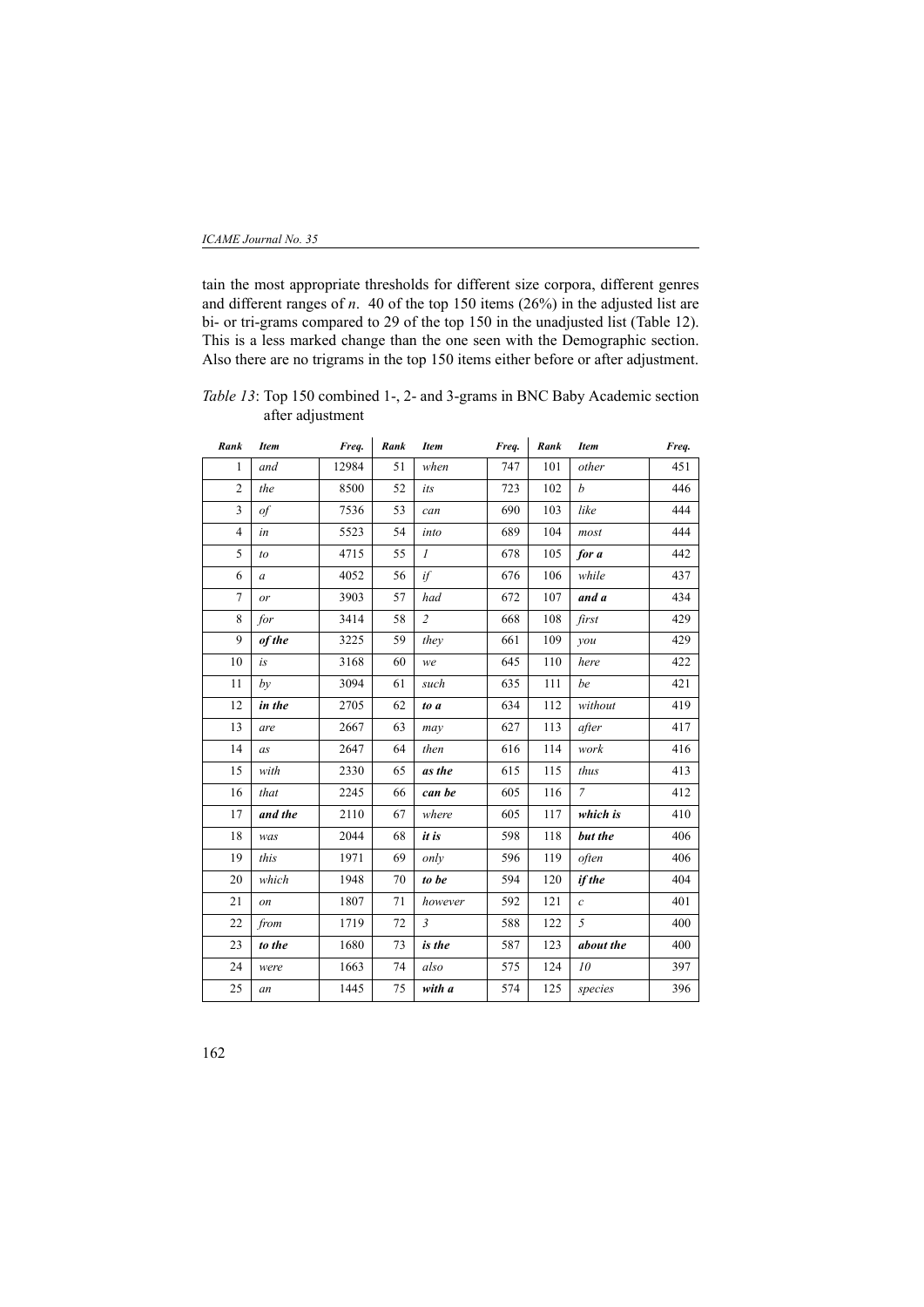| 26 | but      | 1405 | 76  | is a             | 557 | 126 | her         | 391 |
|----|----------|------|-----|------------------|-----|-----|-------------|-----|
| 27 | of a     | 1327 | 77  | who              | 550 | 127 | very        | 390 |
| 28 | for the  | 1252 | 78  | any              | 543 | 128 | data        | 384 |
| 29 | by the   | 1170 | 79  | both             | 537 | 129 | 6           | 382 |
| 30 | on the   | 1145 | 80  | SO               | 526 | 130 | many        | 382 |
| 31 | their    | 1113 | 81  | all              | 525 | 131 | social      | 380 |
| 32 | from the | 1100 | 82  | no               | 520 | 132 | should be   | 378 |
| 33 | it       | 1087 | 83  | them             | 520 | 133 | have been   | 376 |
| 34 | with the | 1052 | 84  | $\overline{4}$   | 513 | 134 | through     | 374 |
| 35 | that the | 1015 | 85  | formula          | 509 | 135 | further     | 373 |
| 36 | at       | 985  | 86  | being            | 505 | 136 | how         | 371 |
| 37 | in a     | 968  | 87  | would            | 500 | 137 | see         | 370 |
| 38 | these    | 959  | 88  | such as          | 497 | 138 | before      | 369 |
| 39 | has      | 953  | 89  | two              | 496 | 139 | for example | 369 |
| 40 | his      | 894  | 90  | not              | 495 | 140 | of an       | 368 |
| 41 | one      | 881  | 91  | than             | 495 | 141 | will be     | 368 |
| 42 | some     | 875  | 92  | at the           | 487 | 142 | she         | 367 |
| 43 | more     | 863  | 93  | over             | 484 | 143 | itself      | 366 |
| 44 | have     | 830  | 94  | now              | 483 | 144 | should      | 366 |
| 45 | about    | 814  | 95  | has been         | 472 | 145 | since       | 363 |
| 46 | he       | 805  | 96  | may be           | 472 | 146 | could       | 362 |
| 47 | will     | 794  | 97  | $\boldsymbol{p}$ | 467 | 147 | is not      | 361 |
| 48 | i        | 792  | 98  | what             | 465 | 148 | time        | 361 |
| 49 | as a     | 785  | 99  | of this          | 455 | 149 | of their    | 360 |
| 50 | between  | 766  | 100 | by a             | 452 | 150 | history     | 358 |

*The adjusted frequency list: A method to produce cluster-sensitive frequency lists*

Table 14 lists all of these chunks from the unadjusted and adjusted frequency lists with an indication of how their rank has changed after adjustment ( $\downarrow$  means reduction in rank [8 items],  $\uparrow$  an increase [33 items] and = if it stays the same [1 item]). All of these items are bigrams so they have all dropped in frequency from the unadjusted list because the procedure begun with trigrams. The increase in rank of the majority of the items may be partially responsible for the drop in rank of the following items: *it is*, *to be*, *have been*, *is not*, *there is*, *the same*, *in this*, *this is*. However, each of these is part of a frequent trigram, e.g. *the*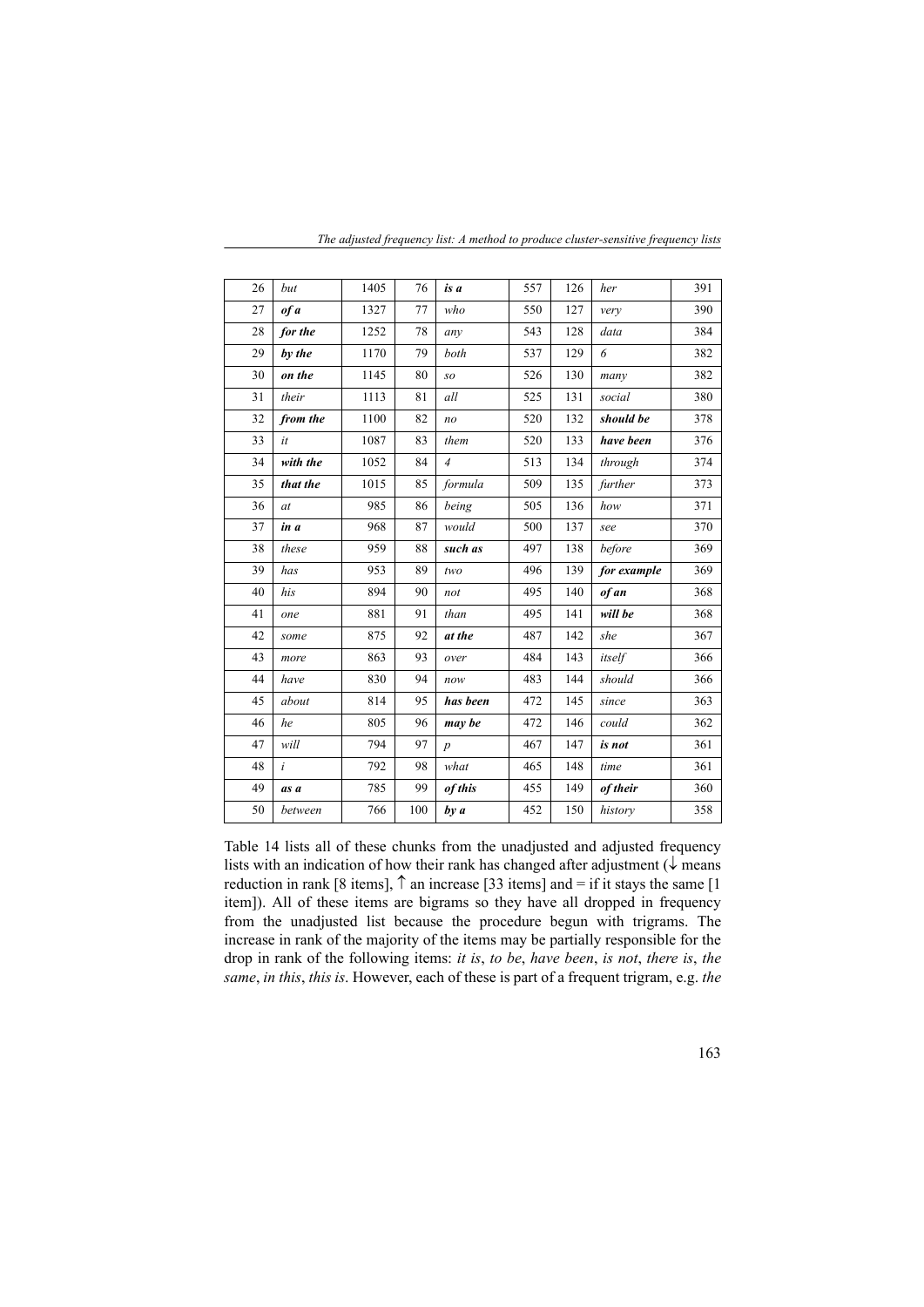*same* > *the same time*, *the same as*, *the same way*; *is not* > *is not a*, *is not the*, *is not to*, *is not surprising*; *there is* > *there is a/an*, *there is no*, *there is little*, *there is some*, *there is also*, *there is evidence*. In the case of *there is*, it is less frequent in the adjusted list (163 occurrences) than two 3-grams: *there is a* (301 occurrences) and *there is no* (245 occurrences).

*Table 14*: All bigrams in the top 150 items from 1-, 2- and 3-gram lists of BNC Baby Academic showing rank change after adjustment

|          | change                |        |            |           |                 |
|----------|-----------------------|--------|------------|-----------|-----------------|
|          | of                    | rank   |            | frequency |                 |
| item     | rank?                 | before | rank after | before    | frequency after |
| of the   | $=$                   | 9      | 9          | 10454     | 3299            |
| in the   | $\overline{\uparrow}$ | 18     | 13         | 6244      | 2636            |
| and the  | ↑                     | 44     | 17         | 2399      | 2069            |
| to the   | ↑                     | 31     | 23         | 3225      | 1625            |
| for the  | $\uparrow$            | 68     | 27         | 1668      | 1234            |
| of a     | $\uparrow$            | 57     | 28         | 2075      | 1192            |
| by the   | $\uparrow$            | 70     | 29         | 1642      | 1161            |
| from the | $\overline{\uparrow}$ | 82     | 32         | 1407      | 1089            |
| on the   | ↑                     | 55     | 33         | 2096      | 1059            |
| that the | $\uparrow$            | 53     | 34         | 2132      | 1028            |
| with the | $\uparrow$            | 78     | 35         | 1447      | 1002            |
| in a     | ↑                     | 83     | 36         | 1404      | 998             |
| as a     | ↑                     | 85     | 49         | 1360      | 766             |
| to a     | ↑                     | 136    | 61         | 835       | 640             |
| it is    | ↓                     | 38     | 62         | 2757      | 636             |
| to be    | ↓                     | 45     | 67         | 2384      | 610             |
| as the   | ↑                     | 109    | 69         | 1025      | 596             |
| can be   | ↑                     | 75     | 70         | 1484      | 590             |
| with a   | $\uparrow$            | 173    | 73         | 670       | 560             |
| is a     | ↑                     | 89     | 76         | 1248      | 540             |
| is the   | $\uparrow$            | 95     | 77         | 1127      | 540             |
| such as  | $\uparrow$            | 163    | 89         | 696       | 494             |
| has been | ↑                     | 118    | 90         | 960       | 493             |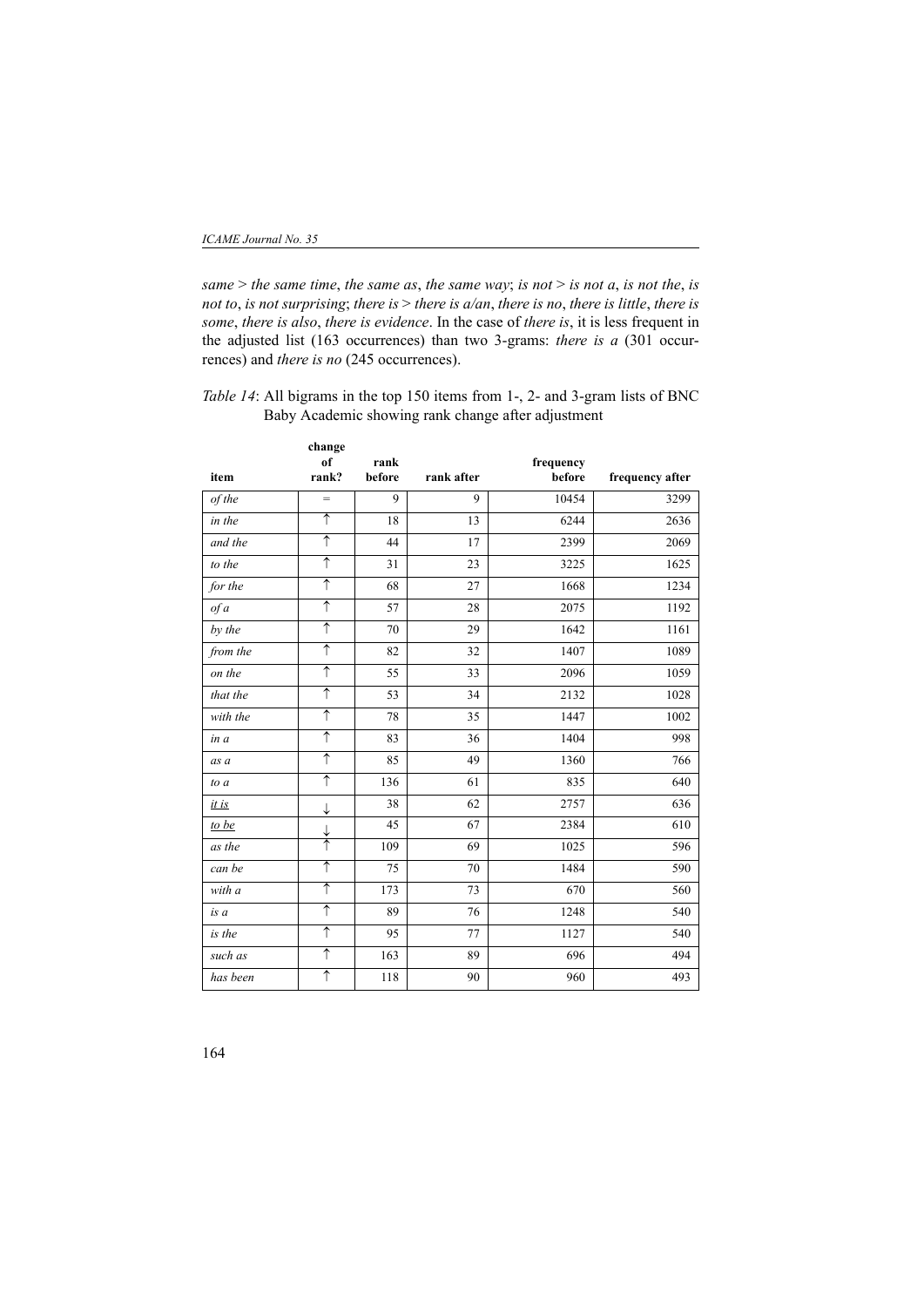| may be      | ↑                    | 108 | 93  | 1027 | 480 |
|-------------|----------------------|-----|-----|------|-----|
| at the      | $\uparrow$           | 111 | 98  | 984  | 455 |
| for a       | $\uparrow$           | 209 | 102 | 568  | 439 |
| by a        | $\uparrow$           | 241 | 103 | 500  | 433 |
| and a       | ↑                    | 280 | 105 | 444  | 431 |
| of this     | ↑                    | 155 | 109 | 719  | 429 |
| which is    | $\uparrow$           | 205 | 115 | 572  | 408 |
| but the     | $\uparrow$           | 309 | 119 | 406  | 403 |
| if the      | $\uparrow$           | 231 | 122 | 520  | 399 |
| will be     | $\uparrow$           | 177 | 126 | 661  | 384 |
| have been   |                      | 120 | 130 | 949  | 378 |
| about the   | $\frac{1}{\uparrow}$ | 297 | 131 | 418  | 377 |
| for example | $\uparrow$           | 158 | 132 | 713  | 375 |
| should be   | $\uparrow$           | 227 | 141 | 531  | 366 |
| is not      | ↓                    | 106 | 147 | 1042 | 359 |
| there is    | ↓                    | 101 | 514 | 1071 | 163 |
| the same    | ↓                    | 129 | 166 | 875  | 333 |
| in this     | ↓                    | 130 | 178 | 872  | 318 |
| this is     | ↓                    | 134 | 177 | 841  | 319 |

*The adjusted frequency list: A method to produce cluster-sensitive frequency lists*

In contrast to the adjusted list from the demographic texts (Table 11), the adjusted frequency list for academic writing has both a fewer number of chunks and lower ranked chunks with central clause functions. Instead we see more of the grammatical/discourse function chunks, such as *a number of*, *in terms of*, *as well as*, *for example*. In this case the procedure, at least using these values for  $N<sub>max</sub>$  and the frequency thresholds for *n*, has served to highlight the grammatical function items at the top of the list. The advantage is that it illustrates the frequent grammatical chunks (*of the*, *in the*, *with a*, *such as*, etc.) that one might tend to pass over when glancing over an n-gram list.

## *7 Final considerations and further developments*

This paper is an initial attempt to address the recognized limitation in standard n-gram analysis when a range of values of *n* are combined, and particularly when single words and larger n-grams are combined into a single list. Because each size unit is counted on its own terms, the frequency for single words and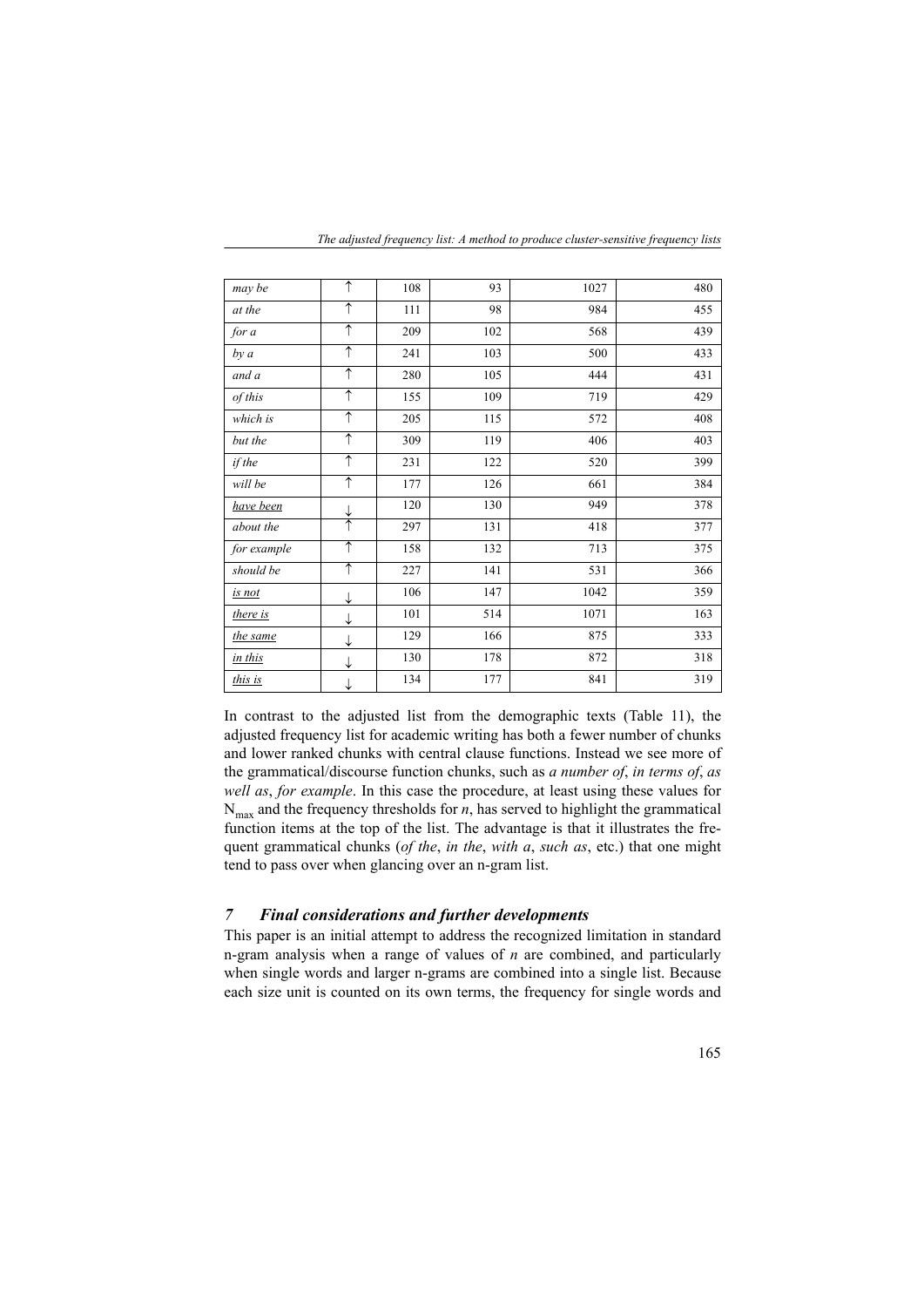lower values of *n* will always be larger than (or perhaps equal to) the frequency of larger units. This was clearly illustrated in the analysis of spoken language from the BNC Baby corpus with the case of the word *know*.

The adjusted frequency list procedure is presented as one possible remedy for this problem. It gives priority to larger chunks (e.g. *on the other hand*) as it builds a frequency list by not counting the included components (*on the other*, *the other hand*, *on the*, *the other*, *other hand*, *on*, *the*, *other*, *hand*). Different results are achieved by varying the size of the largest n-gram  $(N_{\text{max}})$  at which the procedure begins and by applying different frequency (or potentially statistical) thresholds for the inclusion of specific n-grams. Three potential algorithms are presented here, two of which are used for implementation. There are likely to be other approaches as well. Future work is needed to apply the procedure to a range of corpora and to determine some criteria for determining appropriate thresholds.

The simple method presented here, along with other more complex techniques that have been recently proposed (Gries and Mukherjee 2010), demonstrates how corpus analysis continues to validate the importance of chunking in the investigation and description of language.

#### *Notes*

- 1. See Gries (2008) for a state-of-the-art overview of phraseological concepts in linguistic theory and computational method. The review addresses issues of terminological variation and the lack of generally accepted criteria for the identification and description of phraseologisms. Gries lays out six parameters/criteria that are designed to cover all of the aspects relevant to the notion of phraseology and by which any fully developed phraseological approach can be evaluated. He also makes suggestions with regards to methods and tools for the computational analysis of phraseology.
- 2. Sentence boundary punctuation has been observed in generating n-grams to produce the frequency list in Table 2. So for *…said the Mama bear. "Someone's been…* the 3-gram *mama bear someone's* would not be counted. Not all software that produces n-gram lists respects sentence boundaries in this way.
- 3. Most often a number of iterations of the procedure will be required to capture the appropriate size for  $N_{\text{max}}$  and the thresholds for a particular text or corpus. The procedure and suggested algorithms (see Section 4) are designed for such iterations. There are also more complex algorithms, such as the Lexical Gravity approach (most recently applied in Gries and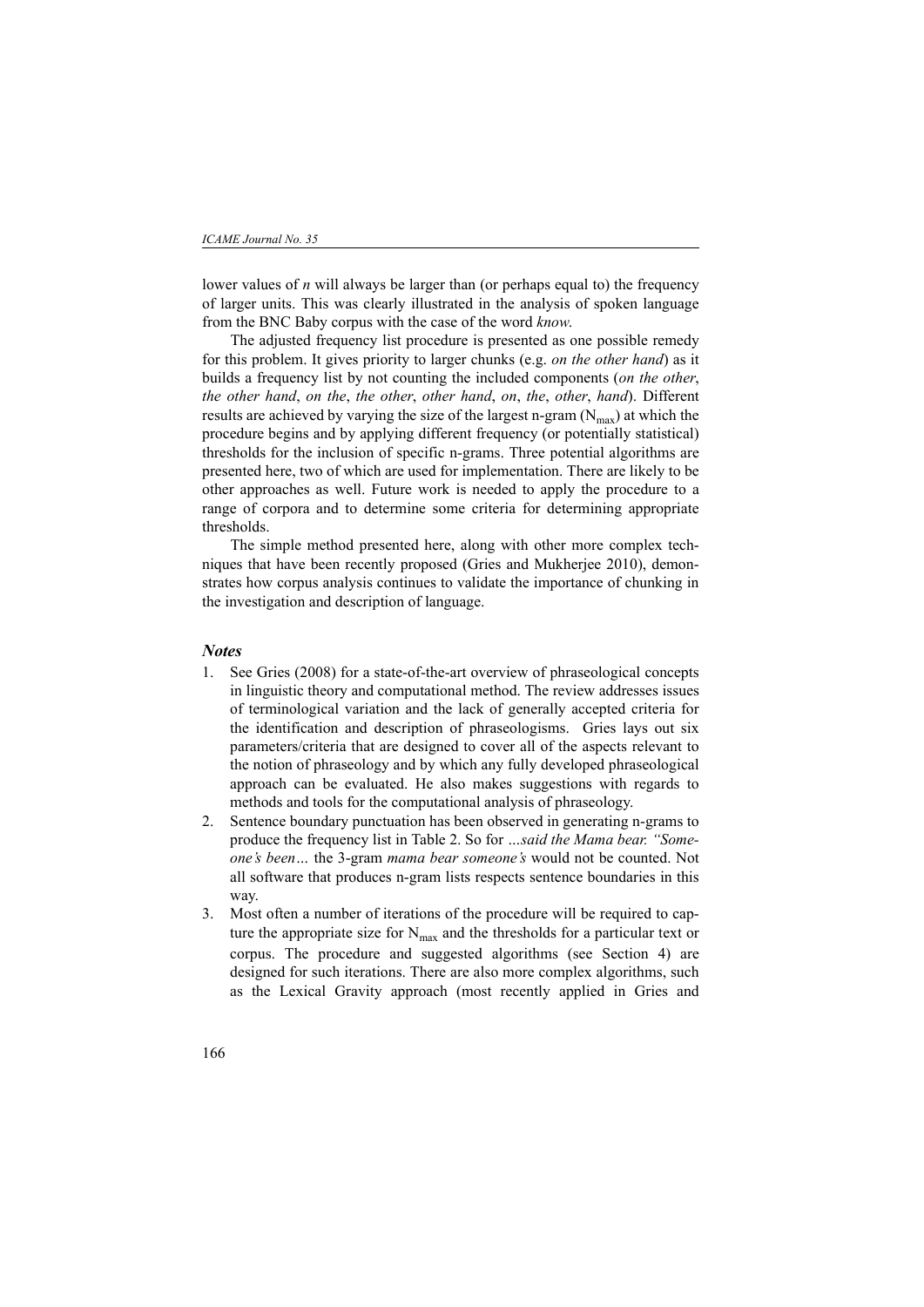Mukherjee [2010]), that are designed to induce the maximum value of *n* for specific n-grams from the data.

### *References*

- Ellis, Nick C. 1996. Sequencing in SLA. Phonological memory, chunking, and points of order. *Studies in Second Language Acquisition* 18: 91–126.
- Ellis, Nick C. 2003. Constructions, chunking, and connectionism: The emergence of second language structure. In C. Doughty and M.H. Long (eds.). *Handbook of second language acquisition*, 33–68. Oxford: Blackwell.
- Erman, Britt and Beatrice Warren. 2000. The idiom principle and the open choice principle. *Text* 20 (1): 29–62.
- Gries, Stefan Th. 2008. Phraseology and linguistic theory: A brief survey. In S. Granger and F. Meunier (eds.). *Phraseology: An interdisciplinary perspective*, 3–25. Amsterdam and Philadelphia: John Benjamins.
- Gries, Stefan Th. and Joybrato Mukherjee. 2010. Lexical gravity across varieties of English: An ICE-based study of n-grams in Asian Englishes. *International Journal of Corpus Linguistics* 15 (4): 520–548.
- Meunier, Fanny and Sylviane Granger (eds.). 2008. *Phraseology in foreign Language learning and teaching*. Amsterdam: John Benjamins.
- Nattinger, James R. and Jeanette S. DeCarrico. 1992. *Lexical phrases and language teaching*. Oxford: Oxford University Press.
- O'Donnell, Matthew Brook. 2008. KWICgrouper. Designing a tool for corpusdriven concordance analysis. In M. Scott, P. Pérez-Paredes and P. Sánchez-Hernández (eds.). *Software-aided analysis of language*. Special issue of *International Journal of English Studies* 8 (1): 107–122.
- O'Keeffe, Anne, Michael McCarthy and Ronald Carter. 2006. *From corpus to classroom: Language use and language teaching*. Cambridge: Cambridge University Press.
- Pawley, Andrew and Frances. H. Syder. 1983. Two puzzles for linguistic theory: Nativelike selection and nativelike fluency. In J. C. Richards and R. W. Schmidt (eds.). *Language and communication*, 191–226. London: Longman.
- Sinclair, John. 1991. *Corpus, concordance, collocation.* Oxford: Oxford University Press.
- Sinclair, John and Anna Mauranen. 2006. *Linear unit grammar: Integrating speech and writing*. Amsterdam: John Benjamins.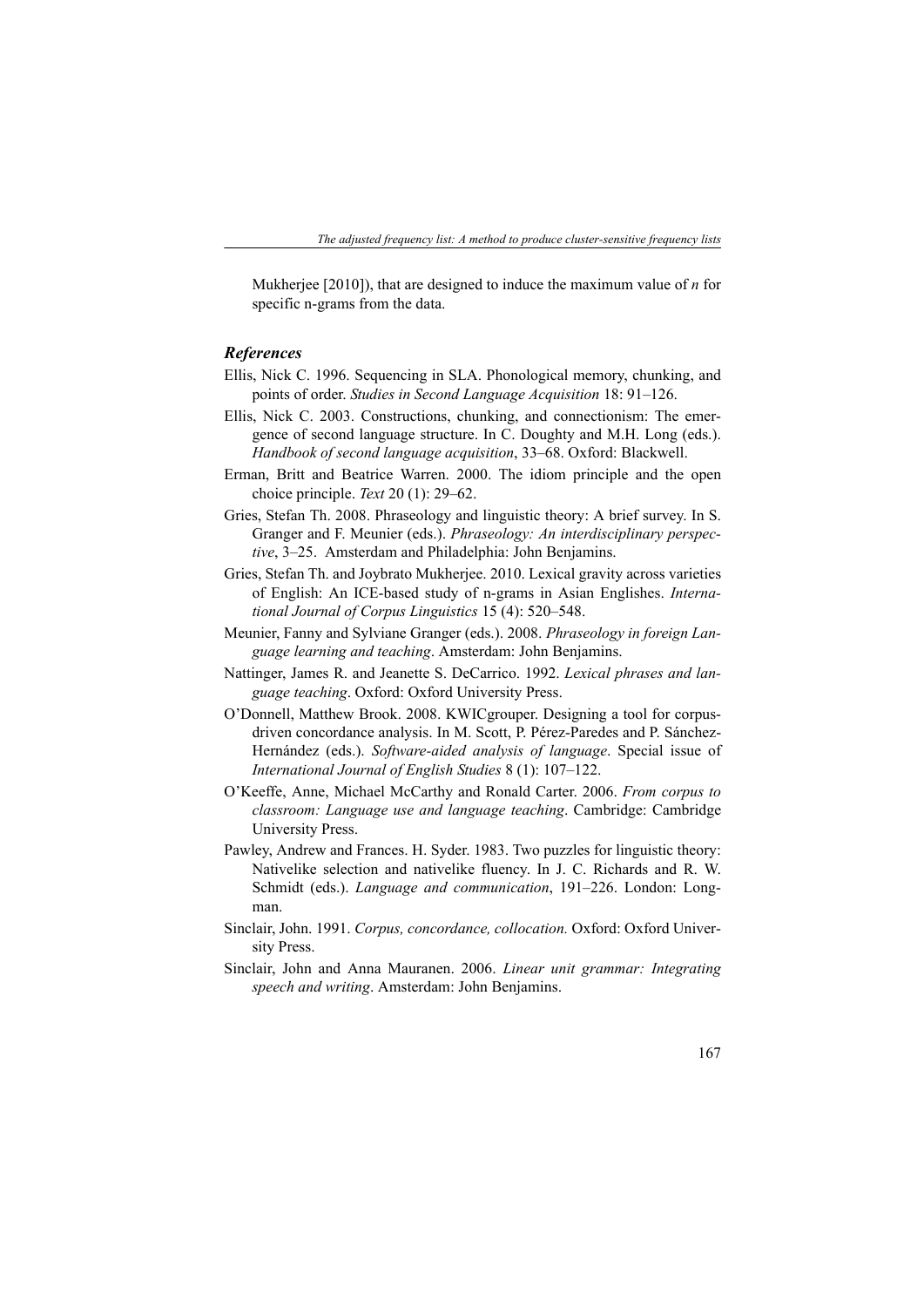- Stubbs, Michael. 2002. Two quantitative methods of studying phraseology in English. *International Journal of Corpus Linguistics* 7 (2): 215–244.
- Wray, Alison. 2008. *Formulaic language: Pushing the boundaries*. Oxford: Oxford University Press.
- Zimmer, Benjamin. 2010. On language: Chunking. *New York Times Sunday Magazine* September 19, 2010: 30.

### *Appendix*

Text 1: Goldilocks and the Three Bears (downloaded from http://www.dltk-teach.com/rhymes/goldilocks\_story.htm)

Once upon a time, there was a little girl named Goldilocks. She went for a walk in the forest. Pretty soon, she came upon a house. She knocked and, when no one answered, she walked right in.

At the table in the kitchen, there were three bowls of porridge. Goldilocks was hungry. She tasted the porridge from the first bowl.

"This porridge is too hot!" she exclaimed.

So, she tasted the porridge from the second bowl.

"This porridge is too cold," she said

So, she tasted the last bowl of porridge.

"Ahhh, this porridge is just right," she said happily and she ate it all up.

After she'd eaten the three bears' breakfasts she decided she was feeling a little tired. So, she walked into the living room where she saw three chairs. Goldilocks sat in the first chair to rest her feet.

"This chair is too big!" she exclaimed.

So she sat in the second chair.

"This chair is too big, too!" she whined.

So she tried the last and smallest chair.

"Ahhh, this chair is just right," she sighed. But just as she settled down into the chair to rest, it broke into pieces!

Goldilocks was very tired by this time, so she went upstairs to the bedroom. She lay down in the first bed, but it was too hard. Then she lay in the second bed, but